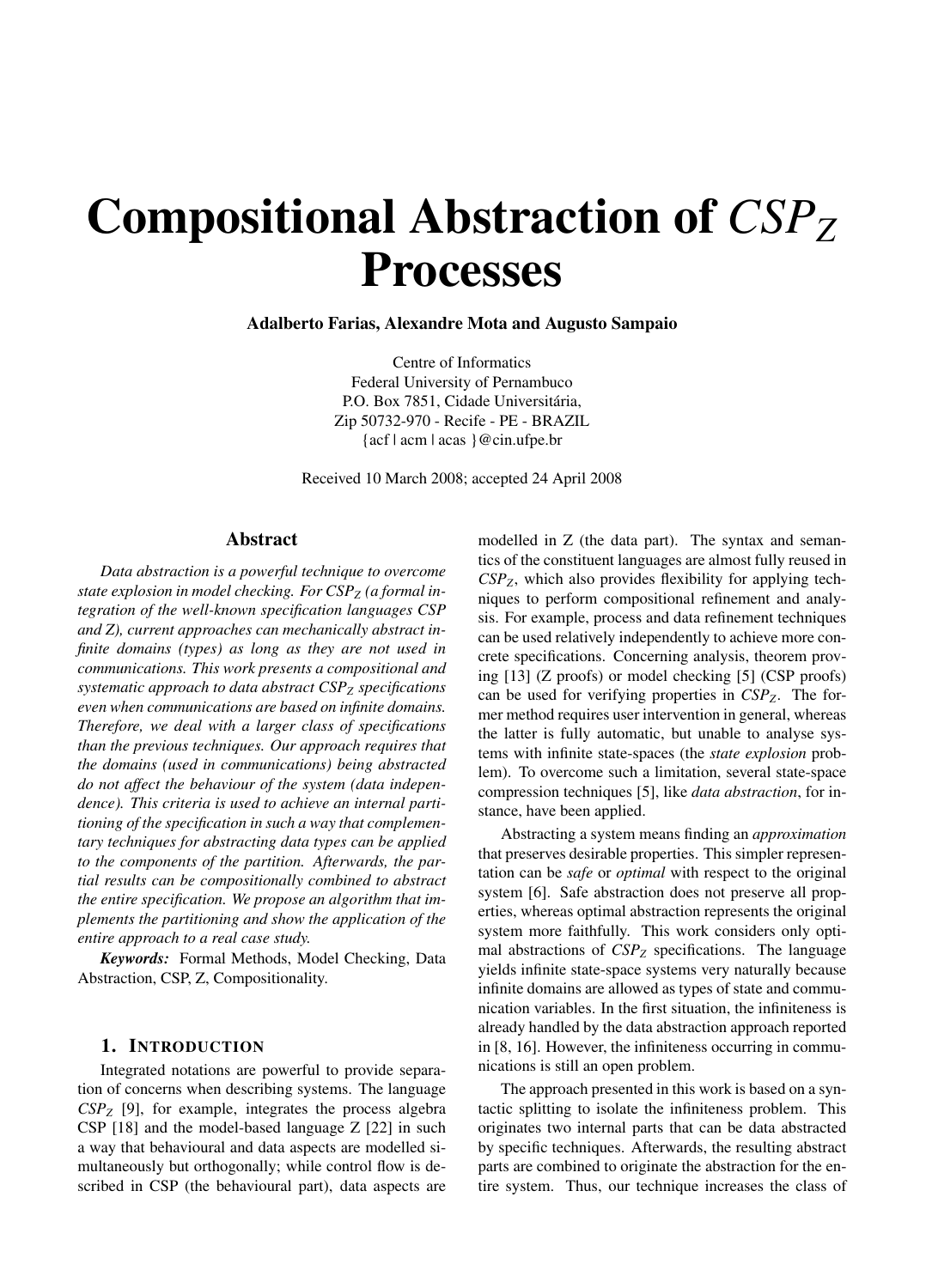problems handled by data abstraction through the application of a decomposition and reusing existing techniques to analyse the originated parts separately. After that, we integrate the results and obtain a more complex abstraction. We have observed that this is simpler than analysing the entire specification.

We emphasize that our approach is applied to a  $CSP_Z$ process in isolation; we split the data (Z) part into a data dependent and a data independent part. We can also apply the approach to all *CSPZ* processes (components) of a network of processes, provided the communication of the analysed component does not affect the behaviour of the other processes. In this sense, the state explosion of the entire network can be handled by applying our strategy to its components.

We also point out that our approach is related to refinement checking [18] rather than to classical model checking [5]. Thus, instead of proving a specific property in a given model, we aim at finding an optimal abstraction  $(S<sup>A</sup>)$  that preserves almost all properties of the original specification (*S*). The unique distinction between *S* and  $S<sup>A</sup>$  occurs when communicated values are abstracted; however, if these values do not affect the behaviour of other processes, we can consider  $S^{\mathcal{A}}$  instead of *S* (in isolation or in a network of processes) . Furthermore, as the equivalence between *S* and  $S<sup>A</sup>$  is given in terms of the failures-divergences model of CSP [18], our approach allows the verification of safety and liveness properties as well as application specific properties.

The main contributions of this work are:

- a systematic strategy for partitioning Z specifications into a data independent and a data dependent components;
- the algorithmic implementation for the partitioning strategy;
- the reuse of existing techniques to overcome the state explosion problem;
- a compositional approach for abstracting infinite domains of state and communication variables in *CSPZ*;
- application of the strategy to a realistic case study.

Although our strategy is developed for *CSPZ*, it can be extended to other notations that associate events with state change, such as *CSP<sub>OZ</sub>* [9] or *CSP-B* [19].

This work is organised as follows. Section 2 provides an overview of  $CSP<sub>Z</sub>$  and presents part of the specification of a real system that is used as our case study; this system cannot be mechanically analysed by existing data abstraction approaches because it presents infinite communications. We propose an approach to deal with such a problem in Section 3. The approach is based on a syntactic splitting, which is described algorithmically in Section 4. Afterwards, we discuss related work in Section 5 and present our final remarks and future directions for this work in Section 6. The proofs of all lemmas and theorems presented in this work can be found in Appendix A.

# 2. BACKGROUND ON *CSPZ*

The notation *CSP<sub>Z</sub>* provides a convenient way for modelling concurrent systems with state information. Its semantics is defined in such a way that developers can reason about behavioural (CSP) and data (Z) aspects orthogonally. This section introduces several aspects of *CSPZ*: syntax, semantics, model checking and data abstraction. We introduce CSP and Z separately.

#### 2.1. THE CSP NOTATION

The process algebra CSP [18] can be viewed as a notation for describing concurrent systems whose component processes interact with each other by communication, or as a collection of mathematical models that help one to reason about processes formally.

The most fundamental element in CSP is a communication event, which can be viewed as an atomic transaction (or a possible synchronisation point) between two or more processes; an event is also an abstract way of representing a real computation such as a method/function call, statement, input/output, internal action, an so on. An event occurs in a communicating *channel*, which can support data types. For example, if a channel *a* does not support types, it defines the event *a*; otherwise, it defines a family of events. The communication *a*?*x* involves an input on channel *a*, whereas *a*!*y* represents an output on the same channel. Inputs and output are generically denoted by *ch*.*v*, where *ch* is a channel and *v* is a value. Thus, if  $v \in \mathbb{N}$ , the communication *a*.*v* corresponds to the infinite set of events  $\{a.1, a.2, ...\}$ .

On the other hand, processes are used to describe some behaviour; each process has an associated *alphabet*, which is the set of all events occurring in process's body. Thus, a process *P* has the alphabet  $\alpha P$ .

The most basic processes in CSP are *STOP* and *SKIP*. The former represents a deadlock and do not communicate any observable event; the latter denotes successful termination after performing the special event  $\checkmark$ , which is also used to synchronise processes upon successful termination.

The construction of more complex processes is also possible by using operators. Table 1 provides a brief explanation of the main operators.

In CSP, process definitions are similar to equations, where the left-hand-side is the process name (possibly pa-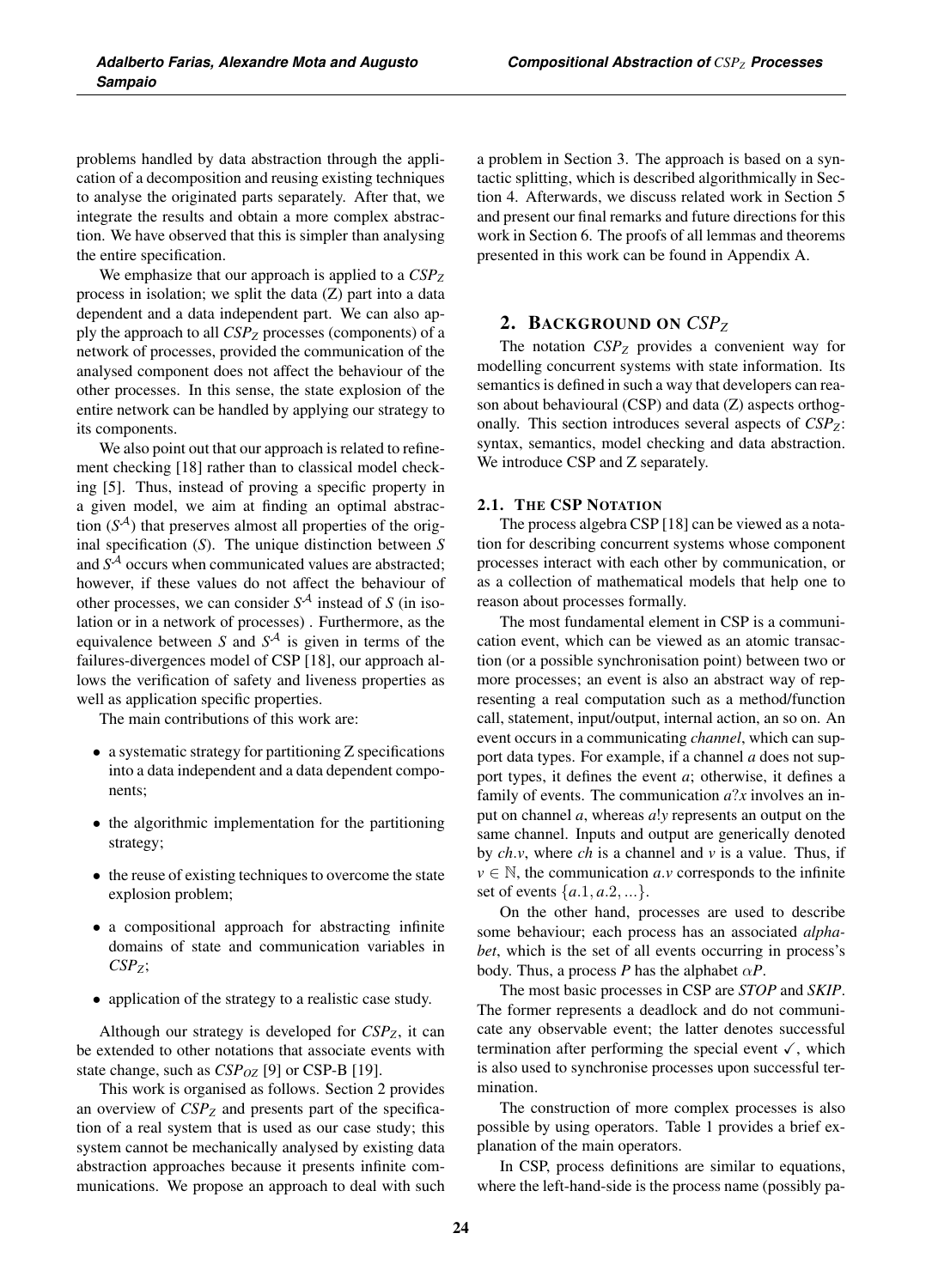| Table 1. Basic constructs for processes |                                                                                   |  |
|-----------------------------------------|-----------------------------------------------------------------------------------|--|
| <b>Term</b>                             | <b>Explanation</b>                                                                |  |
| $ev \rightarrow P$                      | $ev \rightarrow P$ is built by <i>prefixing</i> P with the event                  |  |
|                                         | ev. This originates a process that communi-                                       |  |
|                                         | cates the event ev and then behaves like P.                                       |  |
| $P \square O$                           | The process $P \square Q$ is defined by an <i>external</i>                        |  |
|                                         | <i>choice</i> of $P$ or $Q$ . This decision depends on the                        |  |
|                                         | environment or on the other processes $P \square Q$                               |  |
|                                         | interacts with.                                                                   |  |
| $\overline{P\sqcap Q}$                  | The process $P \cap Q$ is defined by an <i>internal</i>                           |  |
|                                         | <i>choice</i> of $P$ or $Q$ . This decision is nondeter-                          |  |
|                                         | ministically performed by the process itself.                                     |  |
| P[R]                                    | The process $P[\R]$ is obtained by applying the                                   |  |
|                                         | event renaming $R$ to the process $P$ . For exam-                                 |  |
|                                         | ple, $(a \rightarrow STOP)[b/a] = b \rightarrow STOP$ .                           |  |
| $P\backslash S$                         | It represents a new process that is obtained by                                   |  |
|                                         | <i>hiding</i> in P the events of the set S. For example,                          |  |
|                                         | $(a \rightarrow b \rightarrow SKIP) \backslash \{b\} = a \rightarrow SKIP.$       |  |
| $P \parallel Q$                         | It denotes a process obtained by <i>synchronising</i>                             |  |
|                                         | P and Q on all events from X (the <i>synchronisa</i> -                            |  |
|                                         | <i>tion interface</i> ). If $\alpha P = \alpha Q$ and $\alpha P \subset X$ , then |  |
|                                         | $P$ and $Q$ are in full synchronisation.                                          |  |
| $\overline{cond\ \&\ P}$                | The guarded process cond $\& P$ behaves like $P$                                  |  |
|                                         | only if cond is valid; otherwise, it deadlocks. It                                |  |
|                                         | behaves like "if <i>cond</i> then <i>P</i> else <i>STOP</i> ".                    |  |
| $\Box_{i:1n} \bullet P_i$               | The <i>indexed</i> external choice is equivalent to                               |  |
|                                         | $P_1 \square P_2 \square \ldots \square P_n$                                      |  |

rameterised) and the right-hand-side is the process body. For example, the specification

*channel tick*, *tack*  $Clock = tick \rightarrow Clock \square$  *tack*  $\rightarrow Clock$ 

describes the behaviour of a clock that infinitely offers *tick* or *tack* (defined by non-typed channels) using recursion. Its graphic representation is given in terms of a *Labelled Transition System* (Figure 1).



Figure 1. LTS representation of the process *Clock*.

The set *initials* $(P)$  denotes the set of acceptances (events) that can be performed by the process *P* in a specific context. For example, *initials*( $Clock$ ) = {*tick*, *tack*} and *initials*( $a \rightarrow b \rightarrow \text{SKIP}$ ) = { $a$  }.

The meaning of a CSP process is defined according to three models [18]: traces, failures or failures-divergences. The traces model  $(T)$  is based on the observable behaviour, where a process is represented by a set of traces (sequences of events). For example, the processes *STOP* and *SKIP* are represented by  $\{\langle\rangle\}$  and  $\{\langle\rangle, \langle\neg\rangle\}$ , respectively. The process  $a \rightarrow b \rightarrow STOP$  is represented by  $\{\langle \rangle \langle a \rangle, \langle a, b \rangle\};\; \langle \rangle$  means no event has been performed yet,  $\langle a \rangle$  denotes only *a* was performed, and  $\langle a, b \rangle$  means the process performed *a* followed by *b*.

It is worth noting that the traces model captures what a process "can" do. Actually, processes can reject events, originating the notion of *refusals* (the events a process can reject in a context). The *failures* model  $(F)$  captures this and represents a process as a set of failures; each one is defined as a pair  $(s, X)$  where *s* is a trace and *X* is a set of refusals after performing *s*. For example, the processes  $a \rightarrow STOP \Box b \rightarrow STOP$  and  $a \rightarrow STOP \sqcap b \rightarrow STOP$  are represented by the same set of traces  $({\{\langle}, \langle a \rangle, \langle b \rangle\})$ . However, the second process can nondeterministically reject *a* before performing any event. The failures of these processes are respectively given by  $\{(\langle \rangle, \emptyset), (\langle a \rangle, \{a, b\}), (\langle b \rangle, \{a, b\})\}$  and  $\{(\langle \rangle, \varnothing), (\langle \rangle, \{a\}), (\langle \rangle, \{b\}), (\langle a \rangle, \{a, b\}), (\langle b \rangle, \{a, b\})\}.$ Note that the first process is more predictable (deterministic) than the second in  $\mathcal F$  because it has less failures. Intuitively, a process that offers the external choice  $(\Box)$ of certain events is better than (a refinement of) a process that "decides" internally  $(\square)$  on which events to engage.

Besides traces and refusals, processes can perform internal actions that are not captured by  $T$  or  $\mathcal{F}$ . The failures-divergences model  $(FD)$  gives meaning to processes based on their failures and *divergences*. A divergence is a trace (and all its extensions) for which a process is not deadlocked and does not show any observable behaviour (it infinitely performs internal actions). A divergent behaviour is similar to an infinite loop doing nothing.

According to [18], process refinement  $(\square)$  is defined in terms of set inclusion and the equivalence  $(\equiv)$  is defined in terms of refinement. That is,

- $P \sqsubset_{\mathcal{T}} Q \Leftrightarrow$  *traces*(*Q*)  $\subset$  *traces*(*P*)
- $P \sqsubseteq_{\mathcal{F}} Q \Leftrightarrow$  *traces*( $Q$ )  $\subseteq$  *traces*( $P$ )  $\wedge$ *failures*( $Q$ ) ⊆ *failures*( $P$ )
- $P \sqsubseteq_{\mathcal{FD}} Q \Leftrightarrow \text{failures}(Q) \subseteq \text{failures}(P) \wedge$

 $divergences(Q) \subseteq divergences(P)$ 

•  $P \equiv_M Q \Leftrightarrow P \sqsubseteq_M Q \wedge Q \sqsubseteq_M P$ , for any CSP model *M*.

Concerning tool support, CSP specifications can be analysed by the refinement checker FDR [10]. The tool is able to prove properties of specifications by applying the above refinement definitions. To achieve that, the lefthand specification *P* must satisfy the desired property. Then an arbitrary specification *Q* also satisfies the same property if  $P \sqsubseteq Q$ . Because FDR calculates all traces, failures and divergences of processes, it is not able to deal with systems with an infinite state-space.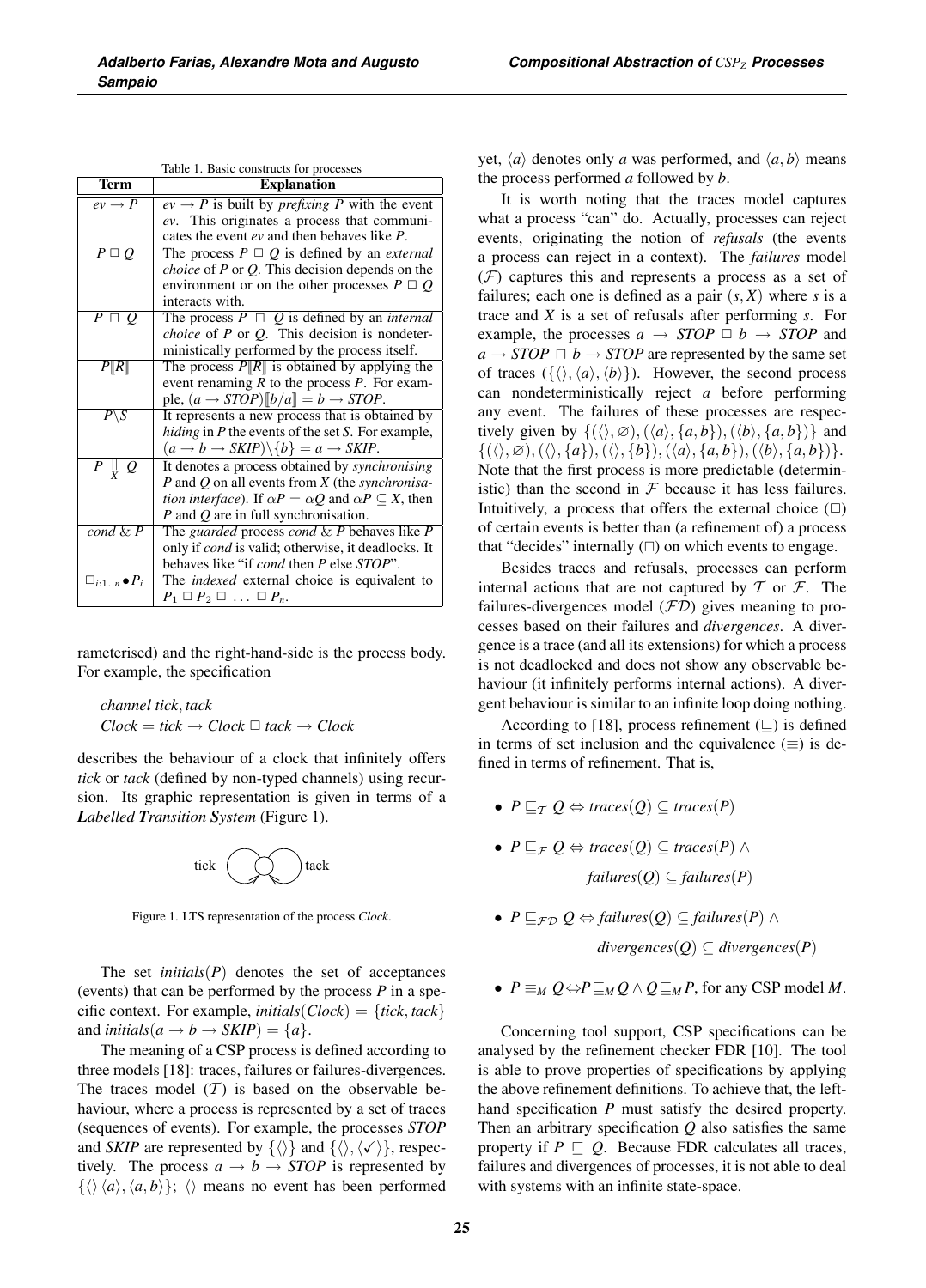### 2.2. THE Z NOTATION

The Z language [22] presents powerful structuring and abstraction mechanisms for describing data and sequential aspects. It is based on set theory and first-order logic, and provides two internal languages: the *mathematical* and the *schema* languages. The former is used to describe various aspects of a design: objects (abstract data types, functions, predicates, etc.), and the relationships between them; the latter is intended to structure and compose descriptions: collating pieces of information, encapsulating them, and naming them for reuse.

There are many ways of defining new types in Z. Table 2 shows the main type constructors.

Table 2. Type constructs of Z

| Construct                              | <b>Explanation</b>                                          |  |
|----------------------------------------|-------------------------------------------------------------|--|
| $\left Id\right $                      | It is a <i>given set</i> that introduces <i>Id</i> as a new |  |
|                                        | type without specifying its values.                         |  |
| $N = = Id$                             | It is an <i>abbreviation</i> that defines a type syn-       |  |
|                                        | onym. Thus, $N$ is another name for the previ-              |  |
|                                        | ously defined type Id.                                      |  |
| $nat ::= zero$                         | It is a <i>free type</i> that introduces the type           |  |
| $succ\langle\langle nat\rangle\rangle$ | nat (symbolic natural numbers) as either                    |  |
|                                        | zero or the successor of a natural num-                     |  |
|                                        | ber. Thus, <i>nat</i> is the smallest set contain-          |  |
|                                        | ing the following collection of distinct el-                |  |
|                                        | ements: zero, succ zero, succ(succ zero),                   |  |
|                                        | $succ(succ(succ, zero))$ , and so on.                       |  |

A Z schema is a construction where declarations and predicates are combined for defining new objects, with the general form,

| Name        |  |
|-------------|--|
| declaration |  |
| predicate   |  |

Schemas have a name and are suitable for modelling state, initialisation and operations. When modelling the state, the declarative part defines all state elements and the predicate establishes an invariant that must be preserved. When representing operations, the declarative part contains all manipulated variables (state, inputs and outputs) and the predicate establishes "what" a schema does (postcondition) as long as "certain" conditions (preconditions) are satisfied. When a precondition is not valid, the postcondition of a schema might generate an arbitrary state.

In this sense, schemas are relations from a before state and an input to an after state and an output. This allows one to manipulate them using operators over relations. Table 3 shows some operators and their semantics. *R*1, *R*<sup>2</sup> and *R* are relations, whereas *s* is a set. The relevant operators are relational composition  $(\S)$ , domain restriction ( $\triangleleft$ ) and subtraction ( $\triangleleft$ ), and range restriction ( $\triangleright$ ) and subtraction  $(\triangleright)$ .

| Table 3. Relational operators of Z |
|------------------------------------|
|------------------------------------|

| Op               | Semantics                                                             |
|------------------|-----------------------------------------------------------------------|
| $\alpha$         | $R_1 \, \S R_2 = \{(x, y) \mid (x, z) \in R_1 \land (z, y) \in R_2\}$ |
| $\lhd$           | $s \triangleleft R = \{(x, y) \mid (x, y) \in R \land x \in s\}$      |
| $\triangleright$ | $R \triangleright s = \{(x, y) \mid (x, y) \in R \land y \in s\}$     |
| $\triangleleft$  | $s \triangleleft R = \{(x, y) \mid (x, y) \in R \land x \notin s\}$   |
| $\Rightarrow$    | $R \triangleright s = \{(x, y) \mid (x, y) \in R \land y \notin s\}$  |

A Z specification is represented as a triple containing a state, an initialisation and a set of operations; that is, (*State*, *Init*, *Ops*). The following specification describes a simple clock, whose state contains a natural number as internal counter  $(x : \mathbb{N})$ . The initialisation assigns 0 to the next value of the state variable  $(x' = 0)$ .

| State.          | Init —            |
|-----------------|-------------------|
| $x:\mathbb{N}$  | State'            |
| tick            | $x'=0$            |
| $\Delta State$  | $track$ $\_\_$    |
| $x \mod 2 == 0$ | $\triangle State$ |
| $x^\prime=x+1$  | $x \mod 2 == 1$   |
|                 | $x' = x + 1$      |

Regarding operations, the simple clock presents two schemas: *tick* and *tack*. Both of them can change the state ( $\triangle State$ ) by incrementing the state variable ( $x' = x + 1$ ). However, they are enabled for different range of values: while *tick* is enabled for even numbers  $(x \mod 2 = 0)$ , *tack* is enabled for odd ones  $(x \mod 2 = 1)$ .

Note that, while the above Z specification describes state change, the CSP description (represented by Figure 1) establishes a random execution of *tick*'s and *tacks*'s without considering any state information. In the next section we show how to integrate these complementary features and associate behaviour with state manipulation.

#### 2.3. INTEGRATING CSP AND Z

The orthogonal and complementary characteristics of CSP and Z were the motivation for integrating them in a framework for describing behavioural and data aspects simultaneously. In this sense,  $CSP_Z$  reuses as much as possible the existing syntaxes and semantics to provide a more expressive language. We first present the syntactic integration of CSP and Z before giving an informal view of its operational semantics.

Figure 2 illustrates the general form of a  $CSP_Z$  specification. It may contain global data types and the process description that is composed by two parts: CSP and Z. The global types are defined before the keywords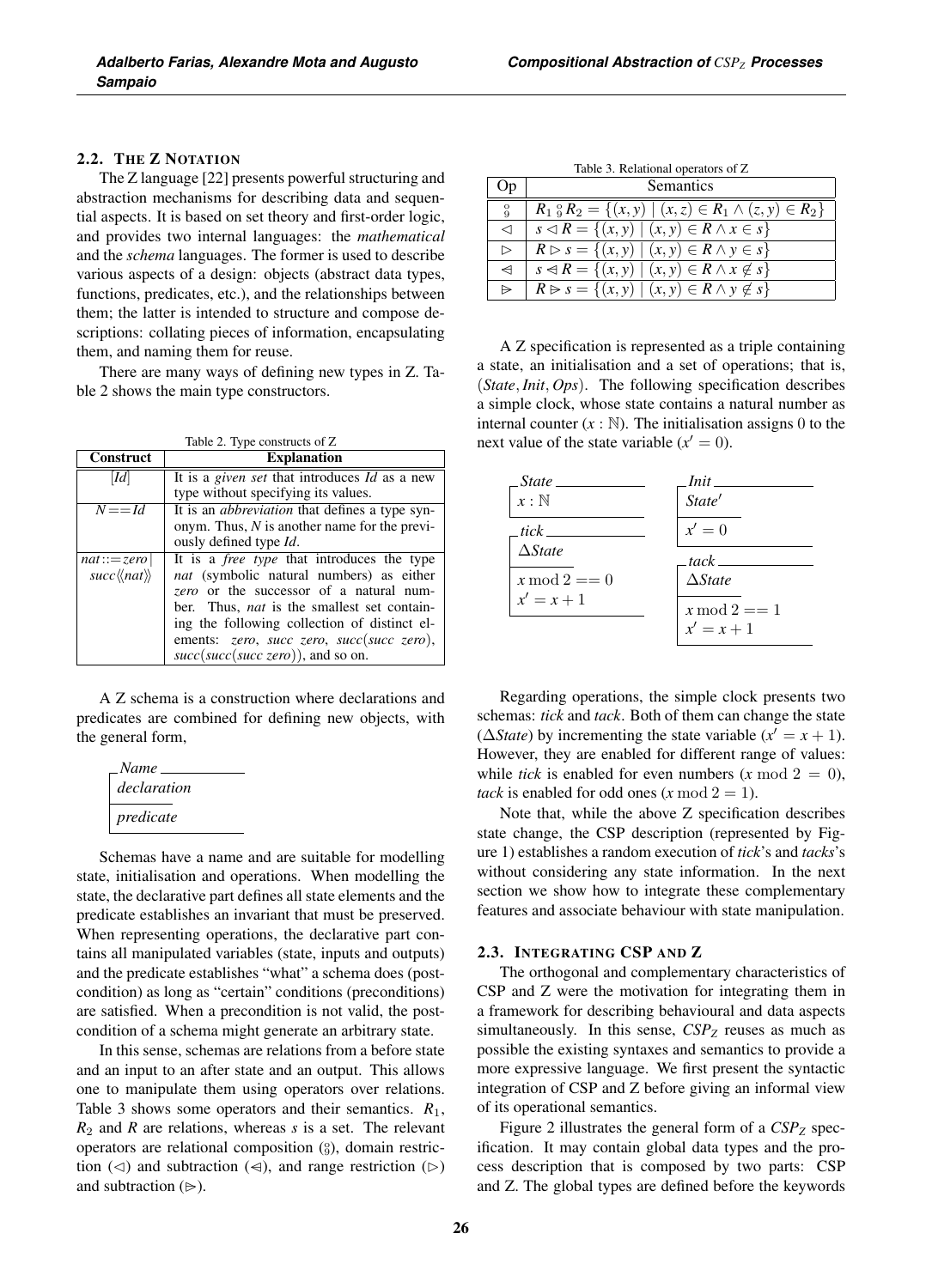spec/end\_spec, which are used to limit the scope of the process; *ProcessName* is the name of the process.

| Global data types              |                                    |
|--------------------------------|------------------------------------|
| <b>spec</b> <i>ProcessName</i> |                                    |
|                                | CSP part - Interface               |
|                                | CSP part - Behavioural description |
| Z part                         |                                    |
|                                | end_spec ProcessName               |

Figure 2. Structure of a *CSPZ* specification

In the CSP part, the *Interface* contains channel declarations; they define all events the process can perform. The behavioural description contains process definitions; they are used to define the control flow of the entire process starting in a *main* process equation.

The data part is a Z specification that works conjointly with the CSP part. A  $CSP_Z$  specification is basically the union of a behavioural description with a data one. For example, the specification of Figure 3 describes the simple clock with control flow and state information together.



Figure 3. *CSP<sub>Z</sub>* specification of an infinite clock

Note that the names of the Z operations were changed by adding the prefix *com*... This associates a Z schema with a CSP channel in order to synchronise events with schema executions. Thus, the CSP part performs an event if, and only if, the Z part executes the associated operation. This allows the Z part to affect the behaviour of the CSP one (and vice-versa): invalid preconditions cause event refusal (the blocking view of *CSPZ* [9]). Note that this is different of the pure Z semantics and originates an LTS affected by control flow and state information together (Figure 4). The *Init* schema yields the initial state while the CSP part performs an internal action  $(\tau)$ . Transitions are labelled with an event and the execution of the corresponding schema is implicit. The state (possibly) changes after each transition according to the associated operation schema.



Figure 4. LTS of the *CSPZ* process *Clock*

#### 2.4. *CSPZ* MODEL CHECKING

The simultaneous and synchronised execution of the behavioural and the data parts of a *CSPZ* specification has been the key point for the development of a model checking strategy [17]: the CSP and the Z parts are translated into pure CSP processes  $(P_{CSP}$  and  $P_Z$ , respectively) that synchronise on all events from the *Interface*, as formalised by Equation 1.

$$
P_{CSP_Z}(State) = P_{CSP} \underset{\alpha P_{CSP_Z}}{\parallel} P_Z(State) \tag{1}
$$

The component processes have the same alphabet as  $P_{CSP_Z}$ ; that is,  $\alpha P_{CSP_Z} = \alpha P_{CSP} = \alpha P_Z$ . Therefore,  $P_{CSP}$ and  $P_Z$  are in full synchronisation where  $P_Z(State)$  is responsible only for state manipulation and has the normal form given by Definition 2.1.

Definition 2.1 *Let PZ*(*State*) *be the process representing the Z specification* (*State*, *Init*, *Ops*)*. The normal form of PZ*(*State*) *is given by*

$$
P_Z(State) = \square_{com\_ev \in ops} \bullet
$$
  
pre com\\_ev &  $ev \rightarrow P_Z(com\_ev(State)) \qquad \diamondsuit$ 

The process  $P_Z(State)$  is defined by a recursion whose body is an external choice of all operations ( $\Box_{com\_ev \in Ops}$ ). As long as a guard pre *com ev* is valid, *PZ* performs *ev* (in synchronisation with  $P_{CSP}$ ) and recurses using an updated state (*com\_ev*(*State*)).

Once a  $CSP_Z$  specification is represented as a process, its analysis can be carried out using any CSP model. The standard model  $FD$  is adopted in this work.

Although Equation 1 is a concise CSP representation of a CSP<sub>Z</sub> specification, it cannot always be directly analysed by model checking because *State* may assume infinite values in  $P_Z$  or because  $\alpha P_{CSP_Z}$  can be infinite. For instance, in the process *Clock* the state variable *x* is incremented at each transition indefinitely. This originates an infinite LTS representation (Figure 4). An alternative way to avoid such a problem is using *data abstraction*, which is able to determine a finite range of values for *x* such that the behaviour of the process is preserved.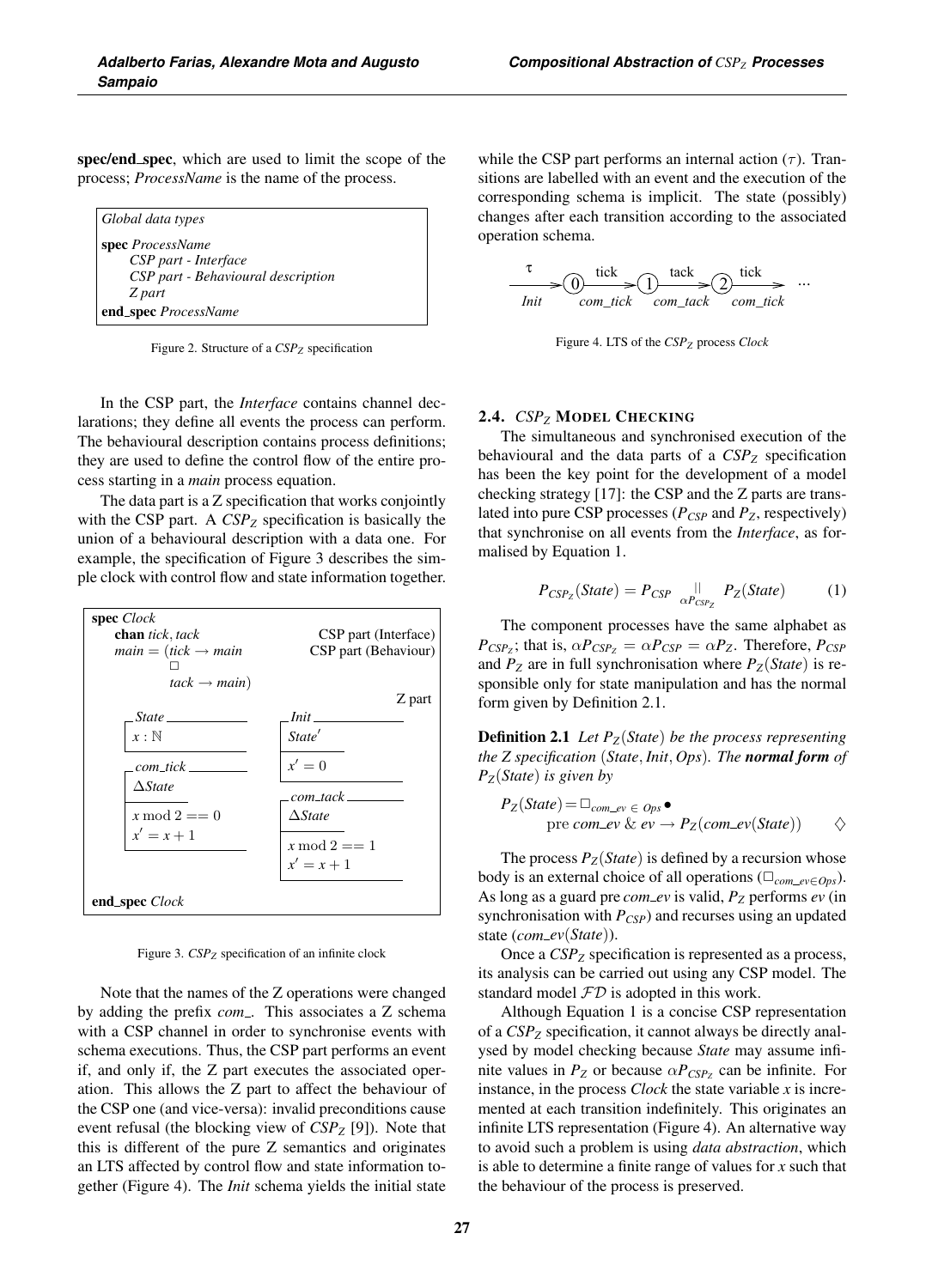# 2.5. *CSP<sub>Z</sub>* DATA ABSTRACTION

*Data abstraction* [8, 16, 18, 21] is a powerful statespace compression technique, suitable for systems that manipulate data. It allows one to calculate simpler models that preserve desirable properties and are analysable via model checking.

The underlying theory of data abstraction is *abstract interpretation* [6]. It is a general framework for establishing correspondence between semantics. In this theory, elements of a concrete domain have an abstract meaning given by *abstraction relations*, such that values and operations over concrete domains are interpreted as values and operations over abstract ones. The theory allows one to find an approximation (*safe* or *optimal*) for a given concrete semantics (value, operation, etc.). They are simpler models that keep information about the actual (concrete) semantics. Safe abstractions preserve some properties, whereas optimal abstractions preserve all properties.

In *CSPZ*, abstract interpretation has been used to determine the minimum values of the state variables that preserve the behaviour of the entire process. For example, recall the process *Clock* from Figure 3. There is an essential information that affects the occurrence of *tick* or *tack*:  $x$  is even or odd. Intuitively, the values 0 and 1 would be sufficient to preserve this observable behaviour. The approach proposed in [8, 16] assures this by using model checking and theorem proving; it expands the process and checks if a repeated trace is infinitely allowed by the CSP part via model checking, and by the Z part via theorem proving. For example, the trace  $\langle tick, track \rangle$  is allowed by the CSP part because it performs any sequence of *tick*'s and *tack*'s. In the Z part, the execution of the correspond- $\lim_{x \to a} \text{scheme}$  composition  $\text{comp} \cong \text{com\_tick} \S \text{ comm\_tack}$  enables the composition again (infinitely), as captured by the *stability* theorem (Equation 2).

$$
\forall State; State' | pre comp \land comp \bullet (pre comp)' \quad (2)
$$

If Equation 2 is valid, the future states can be represented by the previous ones (an equivalence relation). For example, in the process *Clock*, the natural numbers are partitioned according to

$$
E_{tick} = \{n : \mathbb{N} \mid n \mod 2 = 0 \bullet n \mapsto n + 2\}^*
$$
  

$$
E_{tack} = \{n : \mathbb{N} \mid n \mod 2 = 1 \bullet n \mapsto n + 2\}^*
$$

where  $*$  means the reflexive closure operator of relations.

The equivalence classes  $E_{tick}$  and  $E_{track}$  are used to define the abstraction function  $h : \mathbb{N} \to \{0, 1\}$  as follows.

 $h(x) = \begin{cases} 0, & 0 \text{ } E_{tick} \ x \ 1, & 1 \text{ } E_{tick} \ x \end{cases}$ 

The function *h* is used to abstract the types of the variables, the constants and the post-conditions of schemas; concrete preconditions are reused by the abstract schemas. The application of *h* to the process *Clock* originates the abstract specification of Figure 5. Note that the abstract domain is given by the range of *h*; the original preconditions are preserved; and the abstract postconditions are obtained by simply applying *h* to the expressions assigned to the state variable. Thus, *h*(0) and  $h(x + 1)$  (where  $x \in \{0, 1\}$ ) do not yield values outside  $\{0, 1\}$ . This means that the abstract domain is closed under initialisation and under the operation +1.



Figure 5. The abstract version of *Clock*

The LTS representation of *Clock<sup>A</sup>* is depicted in Figure 6, where the state explosion caused by the state variable *x* was overcome. If this same variable were involved in communications, the approach of [8, 16] could not be applied. In the next section we show an example that belongs to this class of problems.



Figure 6. LTS of *ClockA*.

#### 2.6. A REAL EXAMPLE

In this section we present a process that describes a module of the on-board computer of a Brazilian artificial microsatellite [16]. Figure 7 shows the specification.

The process uses some global data types. The freetype *Message* is defined in terms of the element *nullMsg* (used for initialisation purposes) and the constructors *TC*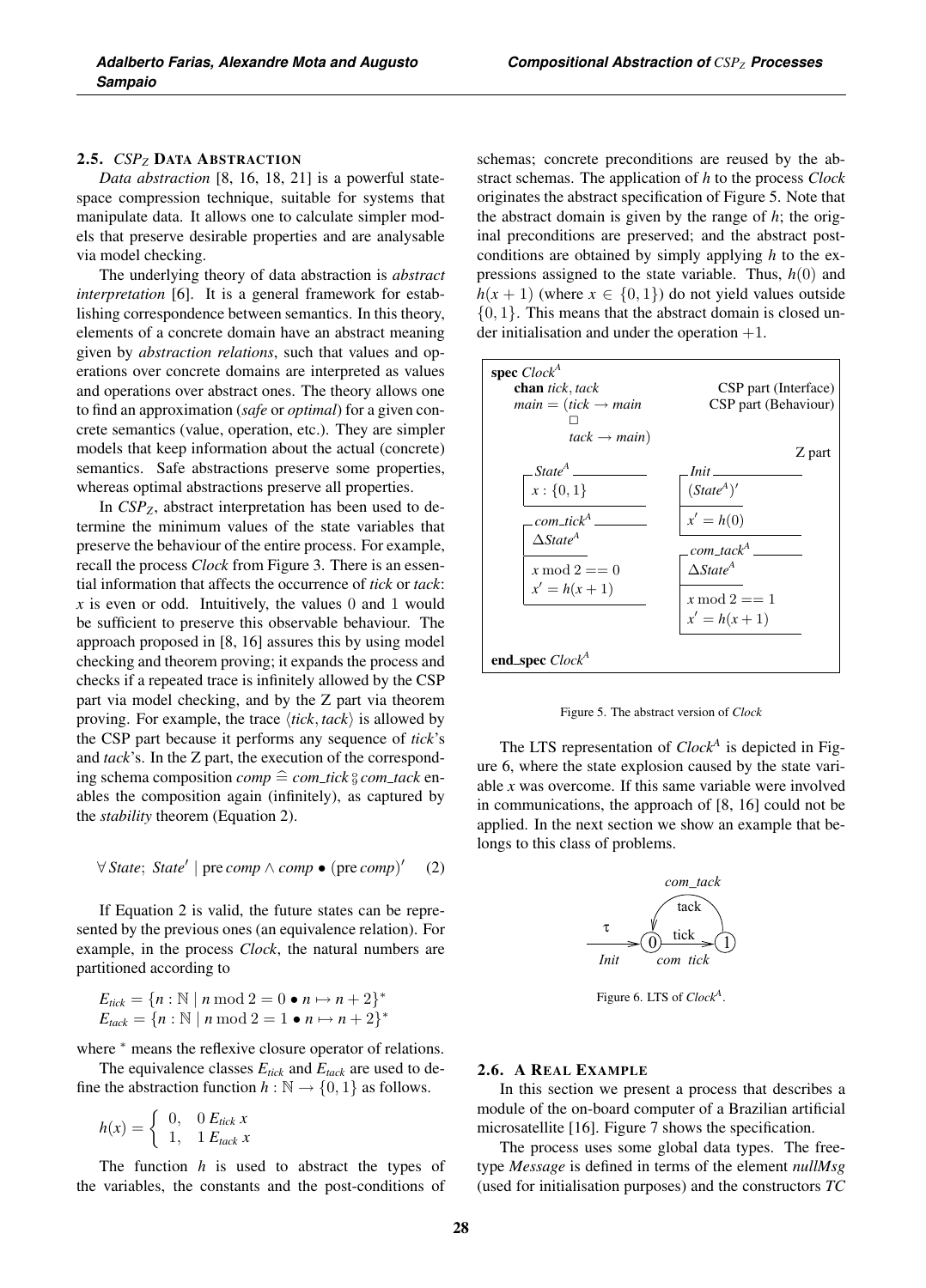and *TM* (used for classifying messages as telecommands or telemetries, respectively). Both *TC* and *TM* messages have a parameter *Fields* that is defined as the cartesian product of *Data* and integers (Z). *Data* is another freetype with three values (*nullData* denoting an empty message, *sendTM* standing for messages that should be sent to the Earth, and *extra* to represent other kinds of messages). The integer is used for recording the message ordering. Therefore, *Message* is an infinite type.

The process *Telemetry* is responsible for maintaining the most recent telemetry data (temperature, voltage, some process status, etc.) and sending them to the Earth.

In the CSP part, the channel *FTR\_TM* is used for inputting the most recent telemetry message captured by the other processes, whereas the channel *sendEarth* is used to communicate the stored telemetry data to the Earth. The remaining channels do not support data communication.

The behaviour of *Telemetry* is established by its *main* equation: it first accepts an input value on **FTR\_TM** (*FTR TM*?*msg*) and sends data from the satellite to the Earth (*SEND*) or stores the new message (*STORE*). Sending data depends on whether an internal buffer is empty or not. If it is empty, the process performs *emptyTM* and behaves like *main*; otherwise, the process performs *moreTM*, sends a stored data to the Earth (*sendEarth*!*msg*) and behaves like *SEND* again.

Storing a new message also depends on the buffer status: if it is full, the process performs *storeTMFull*; otherwise it performs *storeTMNotFull*.

Concerning the data part, the state of *Telemetry* contains a variable (*currMsg*) that keeps a new message and a finite buffer of messages (represented by the sequence *STM* : seq *Message*), whose size is limited by an invariant ( $\#STM \leq 3$ ). The initialisation assigns *nullMsg* to *currMsg* and the empty sequence to the component *STM*.

The operations *com emptyTM* and *com moreTM* do not change the state; they use their preconditions to simply check whether *STM* is empty or not, respectively.

To make our decomposition strategy clear later on, we declare the components explicitly instead of using the Z conventions Δ*State* and Ξ*State* as state change and preservation, respectively.

The remaining operations possibly yield state change. In *com\_FTR\_TM*, the state change is due to the input of a new message  $(currMsg' = msg?)$ . When the internal buffer is full (#*STM* = 3), *com storeTMFull* discards the oldest message and stores the newest one in the last position  $(STM' = tail STM^\frown \langle currMsg \rangle)$ . Otherwise  $(\#STM < 3)$ , *com\_storeTMNotFull* simply appends the storage with  $currMsg$  ( $STM' = STM \cap \langle currMsg \rangle$ ).

As long as the storage is not empty  $(STM \neq \langle \rangle)$ , the operation *com sendEarth* sends the oldest message to the Earth  $(msg! = head STM)$  and discards it from the storage  $(STM' = tail STM)$ .

The operations *com FTR TM* and *com sendEarth* present an input and output, respectively. In the latter operation, the output assumes the value of a stored message. On the other hand, in *com\_FTR\_TM*, the input *msg*? : *Message* is not specified and can be any value of type *Message*. This naturally originates state explosion that cannot be handled by any existing approach for *CSPZ*, including [8, 16]. Fortunately, as the behaviour of *Telemetry* is not affected by the type *Message*, we can determine a minimum subset of it that is relevant to capture the behaviour of the system. Thus, data abstraction is still possible even when communications are based on infinite domains. In the next section we present an approach for handling such a class of problems.

# 3. DATA ABSTRACTION BASED ON DATA INDEPENDENCE

The theory of data independence [14] is able to abstract infinite types based on syntactic properties (restrictions); it can be used in any context where these restrictions are related to the type being abstracted. We have observed that, for some systems, variables with infinite types can be isolated, even when they participate in communications. This has been the key point of our approach: using syntactic restrictions to achieve a separation of concerns and applying complementary techniques to abstract infinite types. In this sense, our approach uses decomposition and compositional reasoning in the context of data abstraction.

The decomposition uses the data independence criteria (reproduced in Definition 3.1) to originate an internal *partition* of the Z part. This allows one to isolate the infiniteness problem occurring in variables (state and communication), in such a way that data independence can be used to abstract their domains. The remaining variables are analysed according to our data abstraction approach.

Definition 3.1 *A system P is data independent with respect to a data type X if, and only if:*

- *(1) it must not contain constants, only input/output variables of type X;*
- *(2) it may contain only equality tests and polymorphic operations involving type X;*
- *(3) it may contain more complex operations, as long as they are defined in terms of equality tests and polymorphic operations;*
- *(4) no replicated constructs (such as indexed parallelism) over the data type may appear, other than replicated nondeterministic choices.*  $\Diamond$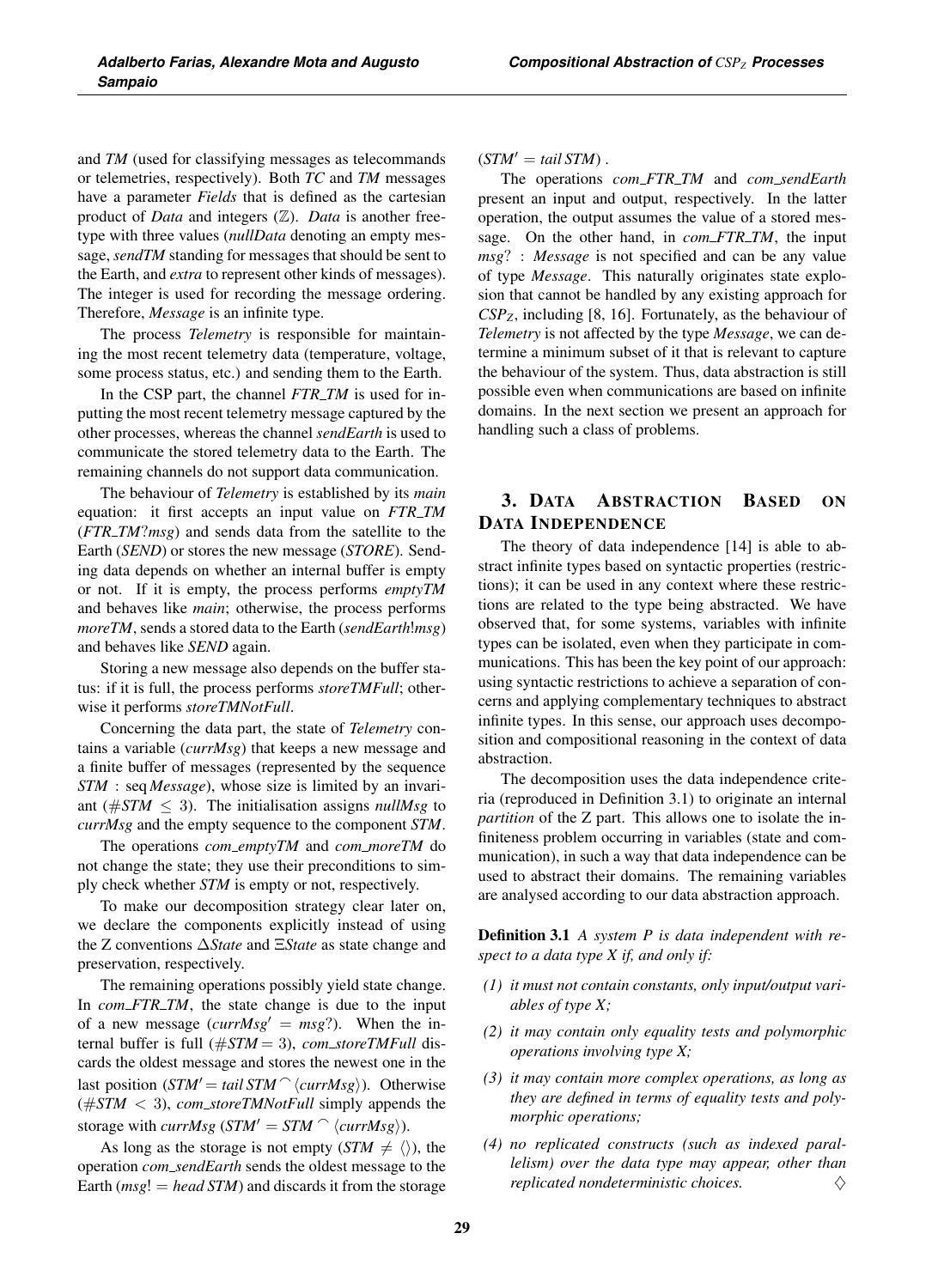| Fields $==$ Data $\times \mathbb{Z}$<br>$Message ::= nullMsg \mid TC \langle \langle Fields \rangle \rangle \mid TM \langle \langle Fields \rangle \rangle$ |                                        |
|-------------------------------------------------------------------------------------------------------------------------------------------------------------|----------------------------------------|
| spec Telemetry<br>chan FTR_TM, sendEarth : [msg : Message]<br>chan emptyTM, moreTM, storeTMFull, storeTMNotFull                                             | (CSP part - Interface)                 |
| $main = FTR\_TM?msg \rightarrow (SEND \sqcup STORE)$                                                                                                        | (CSP part - behaviour)                 |
| $SEND = emptyTM \rightarrow main$<br>п<br>$moreTM \rightarrow sendEarth!msg \rightarrow SEND$                                                               |                                        |
| $STOPE = storeTMFull \rightarrow main$                                                                                                                      |                                        |
| storeTMNotFull $\rightarrow$ main                                                                                                                           | $(Z$ part)                             |
|                                                                                                                                                             |                                        |
| State                                                                                                                                                       |                                        |
| STM : seq Message<br>currMsg: Message                                                                                                                       | STM': seq Message<br>currMsg': Message |
| $\#STM \leq 3$                                                                                                                                              | $STM' = \langle \rangle$               |
| .com_FTR_TM ____________                                                                                                                                    | $currMsg' = nullMsg$                   |
| $STM, STM'$ : seq Message                                                                                                                                   |                                        |
| currMsg, currMsg': Message                                                                                                                                  | $STM, STM'$ : seq Message              |
| msg?: Message                                                                                                                                               | currMsg, currMsg': Message             |
| $STM' = STM$                                                                                                                                                | $STM = \langle \rangle$                |
| $currMsg' = msg?$                                                                                                                                           | $STM' = STM$                           |
| .com_storeTMFull _______                                                                                                                                    | $currMsg' = currMsg$                   |
| $STM, STM'$ : seq Message                                                                                                                                   | .com_moreTM __________                 |
| currMsg, currMsg': Message                                                                                                                                  | STM, STM': seq Message                 |
|                                                                                                                                                             | currMsg, currMsg': Message             |
| $\#STM = 3$                                                                                                                                                 |                                        |
| $STM \neq \langle \rangle$                                                                                                                                  | $STM \neq \langle \rangle$             |
| $STM' = tail STM^\frown \langle currMsg \rangle$                                                                                                            | $STM' = STM$                           |
| $currMsg' = currMsg$                                                                                                                                        | $currMsg' = currMsg$                   |
| $com\_storeTMNotFull\_$                                                                                                                                     | $_{\rm.com\_sendEarth\_}$              |
| $STM, STM'$ : seq Message                                                                                                                                   | $STM, STM'$ : seq Message              |
| currMsg, currMsg': Message                                                                                                                                  | currMsg, currMsg': Message             |
| $\#STM < 3$                                                                                                                                                 | msg! : Message                         |
| $STM' = STM^\frown \langle currMsg \rangle$                                                                                                                 | $STM \neq \langle \rangle$             |
| $currMsg' = currMsg$                                                                                                                                        | $msg! = head STM$                      |
|                                                                                                                                                             | $STM' = tail STM$                      |
|                                                                                                                                                             | $currMsg' = currMsg$                   |

Figure 7. The process *Telemetry*

The items of Definition 3.1 define degrees of independence of a process *P* with respect to a data type *X*. Based on these items, it is possible to calculate the minimum cardinality of *X* to preserve *P*'s behaviour: the *threshold* of *P* with respect to *X* or *tld*(*P*, *X*), for short. For instance, if *P* satisfies (1) then  $tld(P, X) = 1$ . Thus, the type *X* must have at east 1 element, or  $\#X \geq 1$  is the unique constraint the type X must satisfy to preserve *P*'s behaviour. This is the key idea we use to abstract the data type manipulated by a *CSPZ* specification. For instance, in Figure 1 the Z part is data independent with respect to the state variable, whereas in Figure 7 the data independence property is re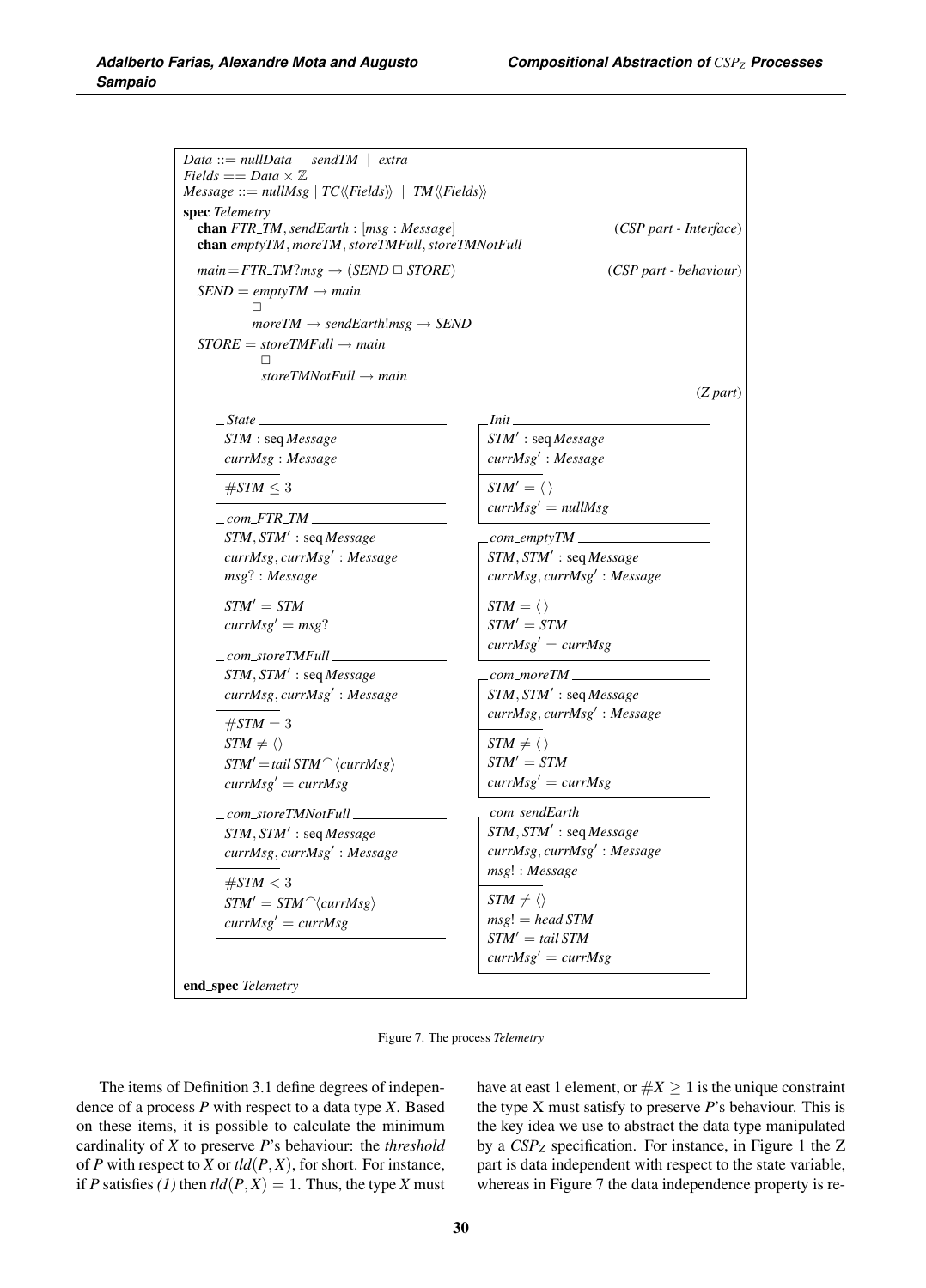lated to the communication (input/output) variables.

Actually, data independence does not distinguish state from communication variables. Concerning the latter, there is preservation of behaviour, but communications (with concrete values) involving the process and its environment are lost when restricting the cardinality of the domain. Therefore, our approach is only applicable to a *CSPZ* system, as long as its communicated values do not affect the other  $CSP<sub>Z</sub>$  components it interacts with (socalled closed systems). Furthermore, the reduction of the communicated values (of type *X*) of a process is achieved by applying a renaming of events that reduces the data communicated by *P* to a set whose cardinality is greater than or equal to  $tld(P, X)$ . In this case, the renaming *preserves P*'s behaviour (Lemma 3.1). For example, let *P* be a process that performs *ch.x* ( $x \in \mathbb{N}$ ) and  $tld(P, \mathbb{N})=1$ . Suppose that, by data independence analysis, we restrict <sup>N</sup> to the set {0}. Thus, *ch*.*<sup>x</sup>* is replaced with *ch*.<sup>0</sup> and *<sup>P</sup>*'s behaviour is preserved because  $\#\{0\} \geq tld(P, \mathbb{N}).$ 

Lemma 3.1 *Let P be a CSP process. Let c be a channel of P with type*  $T_c$  *and*  $R : A \rightarrow B$  *a renaming function, such that*  $A = \{c \cdot v \in \alpha P\}$  *and*  $B = \{c \cdot v' \in \Sigma\}$ *. If P is data independent with respect to*  $T_c$  *and*  $\#$  *ran*( $\{c\} \triangleleft R$ )  $\geq$  $tld(P, T_c)$ , then applying R **preserves** P's behaviour.

Lemma 3.1 follows directly from data independence [14] and extends the idea of preservation of behaviour considering all channels of a process;  $\Sigma$  represents the set of all events a process can perform, and  $\triangleleft$  is an extended version of the domain restriction operator of Z [22], used for filtering relations. The type of a channel *ch* is denoted by  $T_{ch}$ . As events have the form *ch* or *ch*.*v*, we use  $\triangleleft$  to filter the events occurring in a channel. Thus,  $\triangleleft : \mathbb{P} \Sigma \times (\Sigma \leftrightarrow \Sigma) \rightarrow (\Sigma \leftrightarrow \Sigma)$  such that

$$
A \triangleleft S = \{(x, y) \mid x \in A \land ((x, y) \in S \lor \exists v : T_x \bullet (x.v, y) \in S) \}
$$

For example, let  $S = \{(a.1, b), (a.2, c), (e, f), (c, f)\}.$ Then,  $\{a\} \triangleleft S = \{(a.1, b), (a.2, c)\}$  and  $\{c\} \triangleleft S = \{(c, f)\}.$ 

Note that, if no values are communicated by channel *c*, *R* becomes the identity map and, hence,  $P = P[R]$ . Moreover, when specific (or data dependent) operations of the type being abstracted are used, data independence is not applicable. However, we can still isolate the data independent aspects to apply a complementary technique to deal with the data dependent aspects separately. This is achieved by using Definition 3.1 to factor out the Z part, originating a partition of it.

Figure 8 illustrates the steps of the complete strategy. Step 1 splits the Z part of a *CSPZ* process, originating two internal subparts: one data independent (DI) and another data dependent (DD). Then, Step 2 translates all structures (CSP part, DI and DD subparts) into CSP processes according to the strategy proposed in [17]. This originates a compound process that can still have an infinite state-space. To overcome this problem, Step 3 applies data independence to the parallelism of the CSP part and the DI component, and data abstraction to the DD component. The latter task gives an abstract process  $(P_Z^{dd}$ <sup> $\lambda$ </sup>) that is combined with the data independent part  $(P_{CSP}$   $\parallel$   $\parallel$   $P_{Z}^{di}$ ) to produce the abstraction for the entire process, considering a new and finite synchronisation interface (*Interface*<sup>A</sup>).

To split the data part we introduce some definitions.

Definition 3.2 *A Z specification is DI if it is data independent with respect to the types of its variables (state and communication).*  $\diamondsuit$ 

Note that a DI specification is classified according to Definition 3.1 and, therefore, can be data abstracted by data independence. The other category of specifications (Definition 3.3) is also used when values of the type being abstracted occur in data dependent operations.

Definition 3.3 *A Z specification is DD if it is not DI and has no infinite inputs (communicated to the environment) in data dependent operations.*  $\Diamond$ 

Note that Definitions 3.2 and 3.3 are almost complementary. Actually, Definition 3.3 is complementary to Definition 3.2 with an extra restriction: infinite inputs are not allowed. This is necessary because our data abstraction strategy is able to deal only with finite data dependent communications. The essential advantage of using Definitions 3.2 and 3.3 is to provide a partition of a Z specification, where infinite communications are data independent. Thus, if a Z specification can be decomposed into two specifications such that Definitions 3.2 and 3.3 are satisfied by each resulting specification separately, a *simple bi-partition* is originated (Definition 3.4). We assume that a schema *sch* belongs to the specification (*State*,*Init*, *Ops*) if it is the state, the initialisation or one of the operations (*sch* <sup>∈</sup> ({*State*}∪{*Init*} ∪ *Ops*)), and that two schemas are *disjoint* if they do not have variables in common.

**Definition 3.4** Let  $Z_{spec}$  = (*State, Init, Ops*)*,*  $Z_{spec}^{di}$  =  $(State^{di},Init^{di},Ops^{di})$  and  $Z_{sp}^{dd} = (State^{dd},Init^{dd},Ops^{dd})$ *be Z specifications. If Zdi spec is DI, Zdd spec is DD and for all schema sch* ∈ *Zspec there are two corresponding and disjoint schemas sch<sup>di</sup>*  $\in Z_{spec}^{di}$  *and sch<sup>dd</sup>*  $\in Z_{spec}^{dd}$  *such that,*  $\textit{sch} = \textit{sch}^{\textit{di}} \wedge \textit{sch}^{\textit{dd}}$ , then  $Z_{\textit{spec}}^{\textit{di}}$  and  $Z_{\textit{spec}}^{\textit{dd}}$  form a **simple** *bi-partition of*  $Z_{spec}$ .

Definition 3.4 involves the notions of DI specification, DD specification and disjointness of schemas. This allows one to reason about compositional behaviour of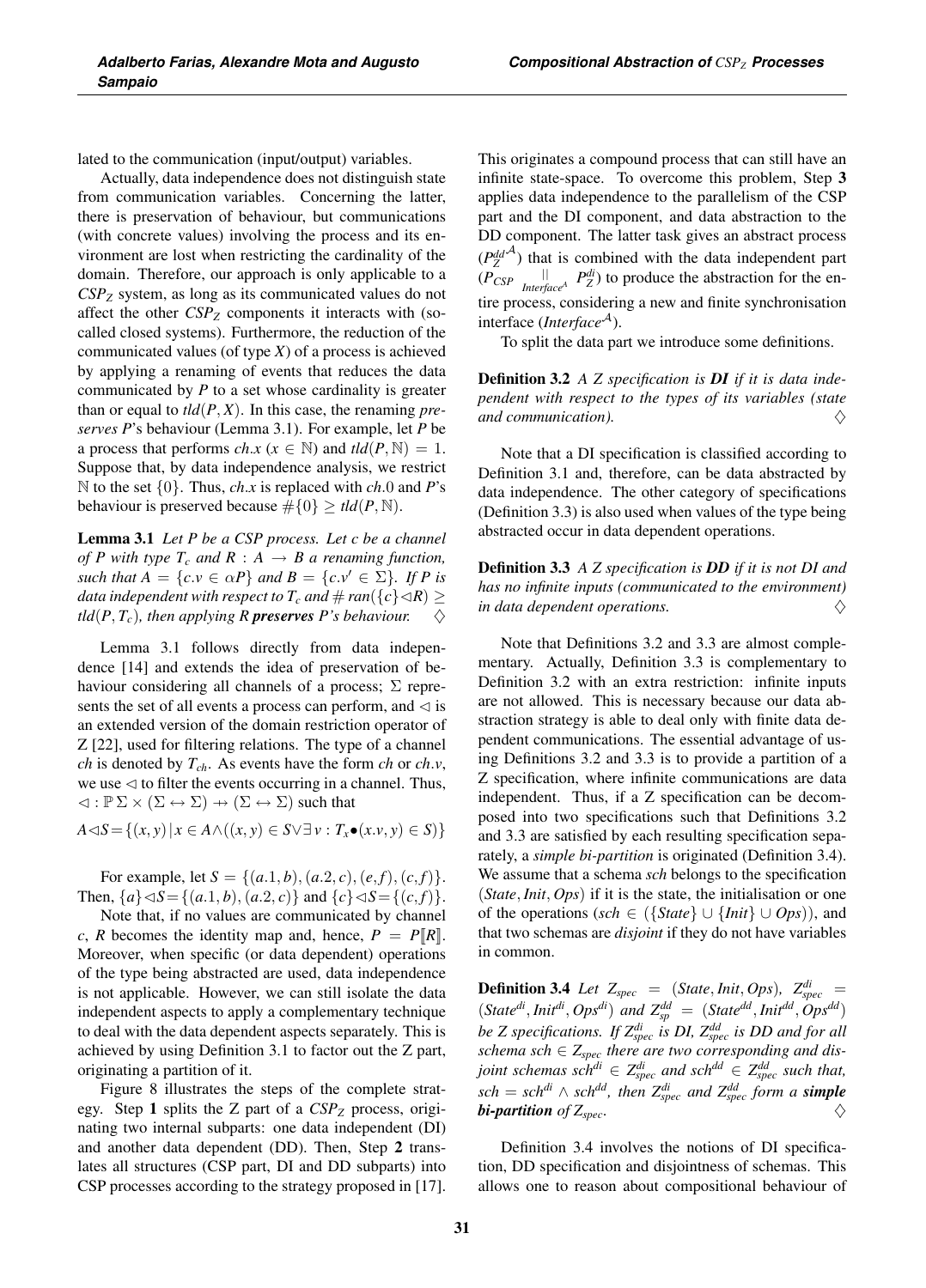

Figure 8. Overview of the strategy

Z specifications: executing an operation is similar to simultaneously executing (parallelism) its DI and DD components. We also use this idea when applying data abstraction: each component is analysed separately and the results are combined to yield a solution for the entire specification. Thus, before abstracting types, we convert each component into a process and capture the entire behaviour by the parallelism of such processes, considering all events from the *Interface*. This follows the same idea as that presented in [18], where parallelism captures conjunction of specifications. The correspondence between the original and the compound CSP representation of a Z specification is formalised by Theorem 3.1.

**Theorem 3.1** Let  $Z_{spec}$  = (*State*, *Init*, *Ops*)*,*  $Z_{spec}^{di}$  =  $(State^{di}, Init^{di},Ops^{di})$  and  $Z_{spec}^{dd} = (State^{dd}, Init^{dd},Ops^{dd})$ *be Z specifications such that Zdi spec and Zdd spec form a simple bi-partition of Zspec. Let PZ*, *Pdi <sup>Z</sup> and Pdd <sup>Z</sup> be CSP processes capturing the behaviours of Zspec, Zdi spec and Zdd spec, respectively. Then,*

$$
P_Z(State) = P_Z^{di}(State^{di}) \bigcup_{\alpha P_Z} P_Z^{dd}(State^{dd}) \qquad \diamondsuit
$$

Using Theorem 3.1 in Equation 1, and the associativity of the parallel operator [18], we obtain

$$
P_{CSP_Z}(State) = (P_{CSP}||_{\alpha P_Z} P_Z^{di}(State^{di})) ||_{\alpha P_Z} P_Z^{dd}(State^{dd})
$$
 (3)

Note that Equation 3 separates a  $CSP_Z$  process into two component processes: one data independent  $(P_{CSP} \parallel P_Z^{\text{di}}(State^{\text{di}}))$  and another data dependent

 $(P_Z^{dd}(State))$ . This allows the application of data independence to the first component and data abstraction to the second one [16]. The results of this separated analysis can be compositionally combined to yield the abstraction for the entire process. Of course, because communicated data are abstracted, we must consider a more restricted set of events performed by the abstract process (an abstract interface); it is calculated by applying a special renaming (*interface abstraction*) to the concrete events. As events are associated to channels, we use a renaming function  $(r_{ev})$  for each typed channel  $ev$  to map events involving values from an infinite domain (the type of the channel) to values from a finite one (the abstract type); if the channel is non-typed, the corresponding renaming is the identity over its name. For example, suppose that N is the type of *ev* and  $h_{ev} : \mathbb{N} \longrightarrow \{0\}$ , where  $\rightarrow$ stands for total surjections, is given by  $h_{ev}(x)=0$ . Then,  $r_{ev} = \{x : \mathbb{N} \bullet ev.x \mapsto ev.h_{ev}(x)\}.$ 

The union of all renaming functions of a process originates a renaming for the entire interface, as captured by the following definition.

Definition 3.5 *Let PZ be the process representation of a Z* specification. Let chs be the channels of  $P_Z$  and  $r_{ev}$  a *renaming function for the channel ev (ev*  $\in$  *chs). The interface abstraction of Pz is given by* 

$$
R=\bigcup_{ev \in \text{ }chs} r_{ev}
$$

The interface abstraction maps concrete events into abstract ones, by only restricting data (channel names are preserved). Its use in Equation 3 allows one to define the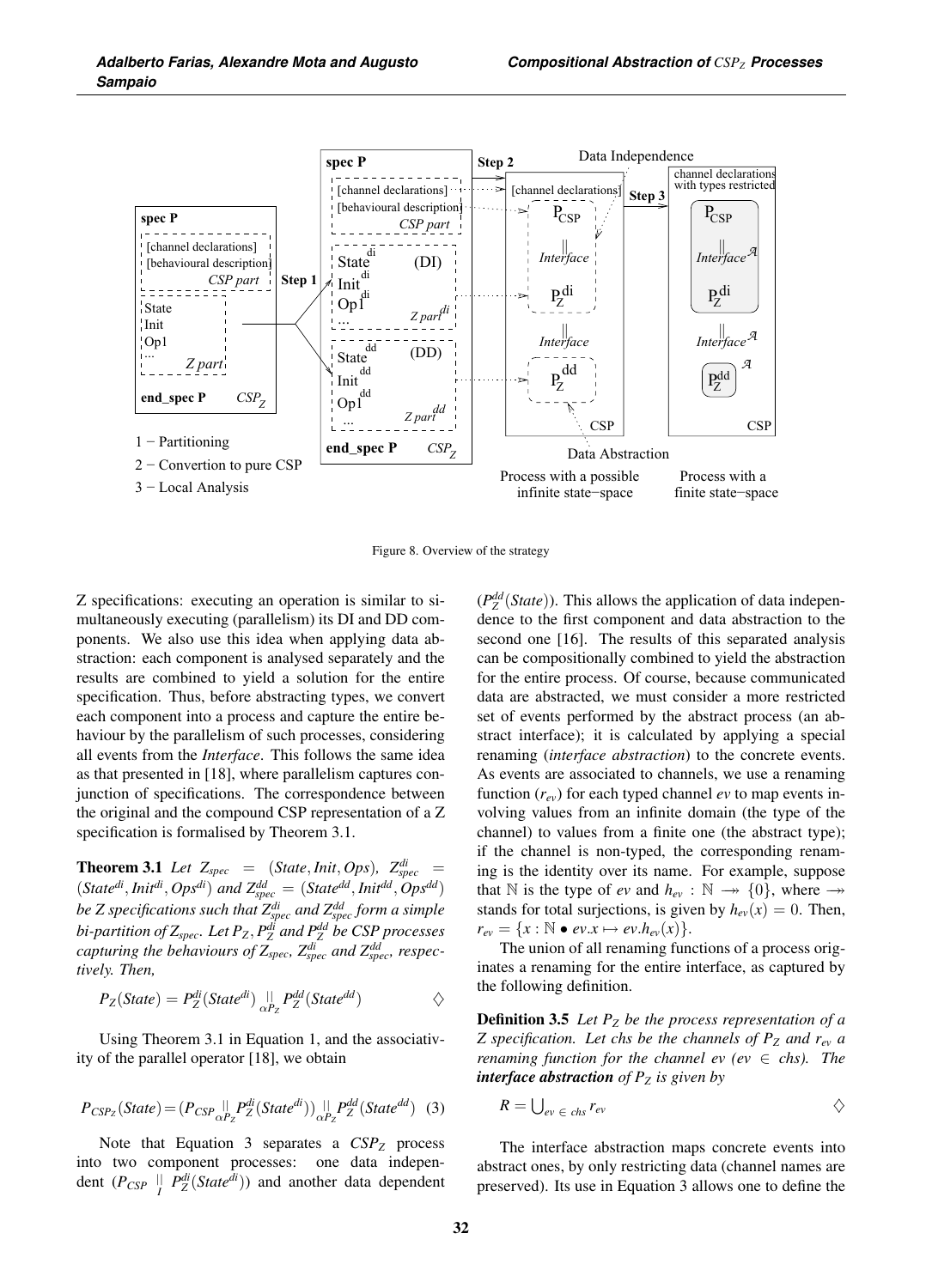abstract version of a  $CSP_Z$  process, expressed as a parallelism of a data independent and a data dependent processes considering ran *R* as the abstract interface. This is formalised in [16] and reproduced in Theorem 3.2.

Theorem 3.2 *Let PCSP be a CSPZ process with interface I. Let Pdi and Pdd be CSP processes such that Pdd is data dependent,*  $P_{di}$  *is data independent, and*  $P = P_{di} \parallel_{I} P_{dd}$ .

Let  $P_{dd}^{A}$  *be an optimal abstraction for*  $P_{dd}$  *with interface abstraction R. If R preserves Pdi's behaviour, then*

$$
P_{CSP_Z}^A = P_{di} \underset{\text{ran } R}{\parallel} P_{dd}^A
$$

According to Theorem 3.2 the abstract version of Equation 3 (obtained by Step 3 of Figure 8) is given by

$$
P_{CSP_2}^A(\text{State}) = (P_{CSP_{\text{ran }R}}||_{R}P_{Z}^{di}(\text{State}^{di}))_{\text{ran }R}||_{R}P_{Z}^{dd}^{\mathcal{A}}(\text{State}^{dd}) \quad (4)
$$

It is worth pointing out that the partitioning strategy focuses on originating components whose schemas are disjoint (they do not have variables in common). Nevertheless, this is not true in general. In the next section we show how to deal with this for a specific (but significant) class of problems.

#### 3.1. EXTENDING THE PARTITIONING STRATEGY

In the ideal scenario, the components originated by the partitioning strategy are disjoint and valid (all expressions in the predicate part of each schema refer to variables occurring in the declaration part). Nevertheless, this is not true in general. If there exist at least one schema whose components are non-disjoint, our data abstraction approach cannot be applied. On the other hand, if an expression of a component refers to a variable of the other (disjoint) component, we can still abstract domains, as long as the expression is data independent with respect to the type of the variable. Furthermore, we have to check, at the end, if the abstract domain respects the minimum cardinality required by the expression.

To validate two disjoint component schemas, we need to adjust them by adding a new declaration and applying a syntactic substitution. For example, consider the following state schemas *Statedi* and *Statedd* (*invy* is a data dependent invariant over *y*), and the operation schema *op*, which contains a data dependent predicate  $p_y$  with respect to the type  $T_{\rm y}$ .



When partitioning *op*, the predicate  $p<sub>y</sub>$  is placed into the data dependent component  $(\rho p^{dd})$  and the predicate  $x' = y$  is placed into  $op^{di}$ .

| $\bigcap_{x}^{op^{di}}$ . | $\Gamma^{op^{dd}}$ |
|---------------------------|--------------------|
|                           | $y: T_{v}$         |
| $x' = y$                  |                    |

Note that *opdi* is not a valid schema because *y* has not been declared. To fix this problem we introduce a new input variable (*in*? : *Statedd*) in the declaration part *opdi* and replace all occurrences of *y* in the predicate part with *in*?.*y*; this is achieved through the syntactic substitution [*in*?.*y*/*y*]. Dually, the schema *op*<sup>dd</sup> also receives *State*<sup>*di*</sup> as an input parameter that is not used in the predicate part. This is similar to the idea adopted in [3], where new events between decomposed operations are created to solve dependencies and to maintain the original semantics (action refinement). In this work we just exchange the states between the component operations. Thus, *opdi* and *opdd* become

| $\_op^{di}$        |                                                                                               |
|--------------------|-----------------------------------------------------------------------------------------------|
| $x: T_{x}$         | $\begin{array}{c}\n\text{-} op^{dd} \\ y: T_y \\ \text{in?} : \text{State}^{di}\n\end{array}$ |
| $in? : State^{dd}$ |                                                                                               |
| $x' = in?$         |                                                                                               |

We also point out that this technique is possible because  $x' = y$  is a data independent expression with respect to *Ty*. Therefore, the values of *y* can be abstracted and must respect the minimum cardinality required by  $x' = y$ . On the other hand, if an expression of a component is data dependent with respect to the type of the variable placed in the other partition, this adjustment cannot be applied. This is pointed as a topic for future work in Section 6.

To make the CSP representation of the Z part uniform, we consider the extended normal form given in Definition 3.6. It is obtained by substituting  $P_Z$  with  $P_{Z_{ext}}$  in Definition 2.1 and by adding a new event before offering all enabled events.

Definition 3.6 *Let PZ*(*State*) *be the process representing the Z specification* (*State*, *Init*, *Ops*)*. Let* (*Statedi*,*Initdi*, *Opsdi*) *and* (*Statedd*, *Initdd*, *Opsdd*) *be Z specifications that form a simple bi-partition of* (*State*,*Init*, *Ops*)*. The extended normal form of PZ*(*State*) *is given by,*

$$
P_{Z_{ext}}(State) = communicate. State^{di}.State^{dd} \rightarrow
$$
  
 
$$
P_Z(State)[P_{Z_{ext}}/P_Z] \qquad \diamondsuit
$$

The purpose of *communicate*.*Statedi*.*Statedd* is only to communicate the components of *State*. Its occurrence does not affect the compound form of a simple bipartition, as stated by Theorem 3.3.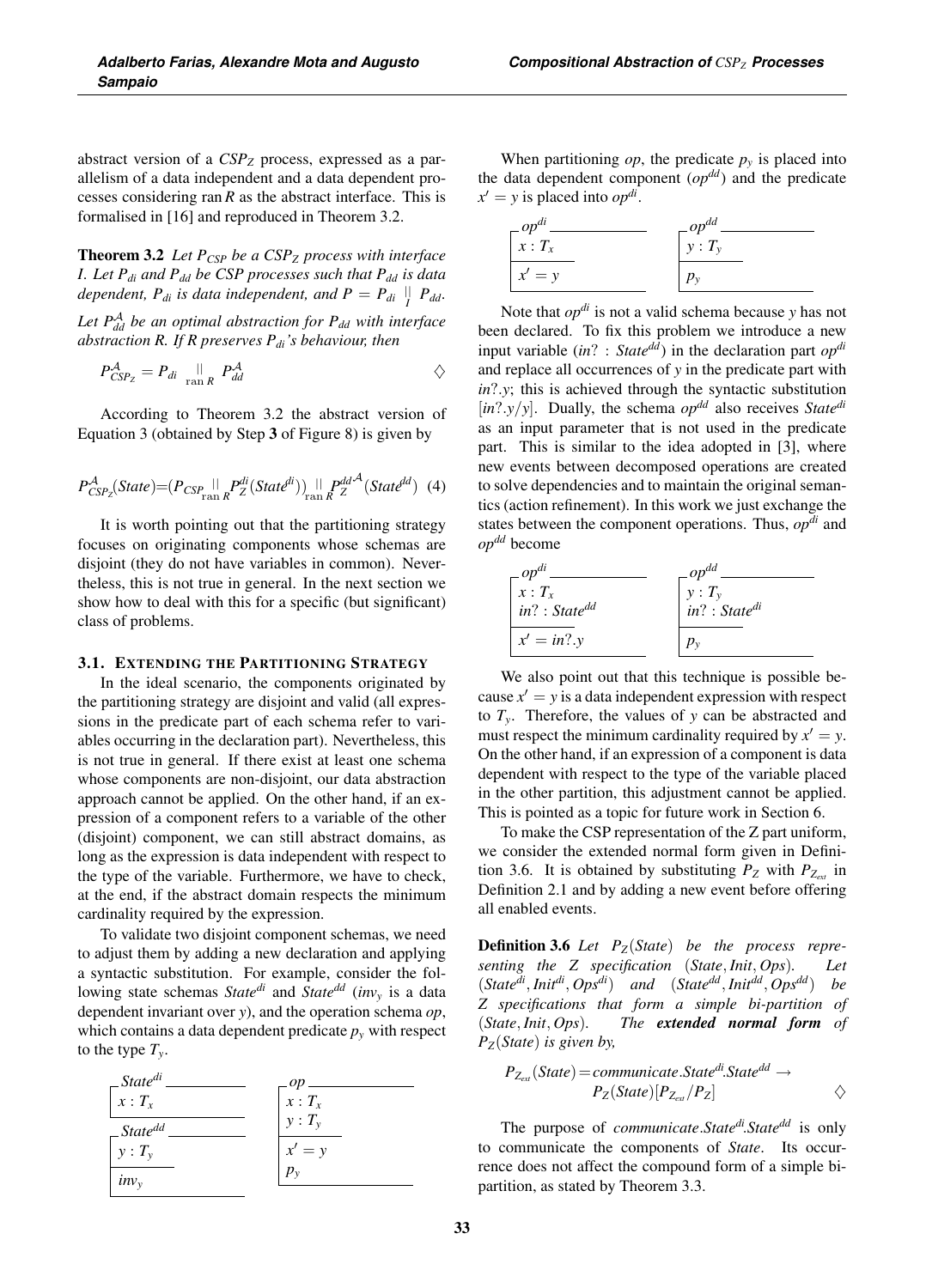**Theorem 3.3** Let  $Z_{spec}$  = (*State*, *Init*, *Ops*)*,*  $Z_{spec}^{di}$  =  $(State^{di},Init^{di},Ops^{di})$  and  $Z_{spec}^{dd} = (State^{dd},Init^{dd},Ops^{dd})$ *be Z specifications such that*  $Z_{spec}^{di}$  *and*  $Z_{spec}^{dd}$  *form a simple bi-partition of Zspec. Let PZext* , *Pdi Zext and Pdd Zext be CSP processes in the extended normal form capturing the behaviour of Zspec, Zdi spec and Zdd spec, respectively. Then,*

$$
P_{Z_{ext}}(State) = P_{Z_{ext}}^{di}(State^{di}) \underset{\alpha P_{Z_{ext}}}{\parallel} P_{Z_{ext}}^{dd}(State^{dd}) \qquad \diamondsuit
$$

In Theorem 3.3,  $P_{Z_{ext}}^{di}(\textit{State}^{di})$  and  $P_{Z_{ext}}^{dd}(\textit{State}^{dd})$  are respectively given by

 ${{\it communicate}}!State^{di}?s^{dd} → ⊡_{ev}∈_{chs}$  • pre  $com\_ev^{di}$  &  $ev \rightarrow P_{Z_{ext}}^{di}(com\_ev^{di}(State^{di}, s^{dd}))$ and

$$
\begin{aligned}\n & \text{communicate?s}^{di} \cdot \text{State}^{dd} \rightarrow \Box_{ev \in chs} \bullet \\
 & \text{pre} \quad \text{com\_ev}^{dd} \& \text{ev} \rightarrow P_{Z_{ext}}^{dd}(\text{com\_op}^{dd}(s^{di}, \text{State}^{dd}))\n \end{aligned}
$$

The way *communicate*.*Statedi*.*Statedd* is used in *Pdi Zext* allows the process to output its state (!*Statedi*) and input the state of the data dependent component (?*sdd*). Dually, it also allows  $P_{Z_{ext}}^{dd}$  to input the state of the data independent component (?*sdi*) and output its state (!*Statedd*). Although an operation *com\_ev* has two disjoint states as parameters, it yields a new state for its corresponding component. Furthermore, as the events occurring on channel *communicate* are limited to the scope of  $P_{Z_{ext}}^{di}$   $\underset{\alpha P_{Z_{ext}}}{\parallel}$   $P_{Z_{ext}}^{dd}$ they can be hidden. Therefore, Theorem 3.1 is still valid when considering the extended normal form (no internal actions, failures or divergences are originated). That is, there is a correspondence between  $P_{Z_{ext}}\{|\textit{communicate}|\}$ and  $P_Z$  (Theorem 3.4).

Theorem 3.4 *Let PZext and PZ be CSP process representations for the Z specification* (*State*, *Init*, *Ops*) *such that*  $P_Z$  *is in the normal form and*  $P_{Z_{ext}}$  *is in the extended normal form. Then,*

$$
P_{Z_{ext}}\setminus\{|\text{ communicate}|\}=P_Z\qquad \qquad \diamondsuit
$$

In the next section we show the application of the splitting strategy to the process *Telemetry*.

#### 3.2. THE SPLITTING OF TELEMETRY

Considering the schema *State* of the process *Telemetry* (Figure 7), we analyse two declarations. As the invariant involves the variable *STM* in a data dependent operation, we place *currMsg* into *Statedi* and *STM* into *Statedd*.



Regarding the initialisation, we expand *State'* and observe that the predicate of the invariant involves *STM'*. Therefore, the initialisation splitting yields

| $Init^{di}$          | <b>Init<sup>dd</sup></b> |
|----------------------|--------------------------|
| currMsg' : Message   | STM' : seq Message       |
| $currMsg' = nullMsg$ | $STM' = \langle \rangle$ |
|                      | # $STM' \leq 3$          |

Concerning operations, *com\_emptyTM* is split into two schemas (*com\_emptyTM<sup>di</sup>* and *com\_emptyTM<sup>dd</sup>*) that do not change their respective states. The variable *in*? is not used by the *com\_emptyTM<sup>di*</sup> because they are disjoint and do not access variables placed in *com emptyTMdd* (and vice-versa).

| $\_com\_emptyTM^{di}$ | com_emptyTM <sup>dd</sup> |
|-----------------------|---------------------------|
| currMsg: Message      | STM : seq Message         |
| currMsg': Message     | STM': seq Message         |
| $in? : State^{dd}$    | $in? : State^{di}$        |
| $currMsg' = currMsg$  | $STM = \langle \rangle$   |
|                       | $STM' = STM$              |
|                       | $\#STM \leq 3$            |
|                       | # $STM' < 3$              |

In *com FTR TM* the declarations *currMsg* : *Message*, *currMsg*- : *Message* and *msg*? : *Message* and the pred $i$  *cate currMsg'* =  $msg$ ? are placed into *com\_FTR\_TM<sup>di</sup>*, whereas the remaining declarations and predicates belong to *com\_FTR\_TM<sup>dd</sup>*. This means that only *State<sup>di</sup>* is changed by the input *msg*?.

| $com\_FTR\_TM^{di}$ | $com\_FTR\_TM^{dd}$  |
|---------------------|----------------------|
| currMsg: Message    | STM : seq Message    |
| currMsg': Message   | $STM'$ : seq Message |
| $msg$ ?: Message    | $in? : State^{di}$   |
| $in? : State^{dd}$  | $STM' = STM$         |
| $currMsg' = msg?$   | # $STM \leq 3$       |
|                     | $\#STM' < 3$         |

The splitting of the operation *com sendEarth* yields

| _com_sendEarth <sup>di</sup> | com_sendEarth <sup>dd</sup> |
|------------------------------|-----------------------------|
| currMsg: Message             | STM : seq Message           |
| currMsg': Message            | $STM'$ : seq Message        |
| $msg$ : Message              | $in? : State^{di}$          |
| $in? : State^{dd}$           | $STM \neq \langle \rangle$  |
| $msg! = head STM$            | # $STM \leq 3$              |
| $currMsg' = currMsg$         | # $STM' \leq 3$             |
|                              | $STM' = tail STM$           |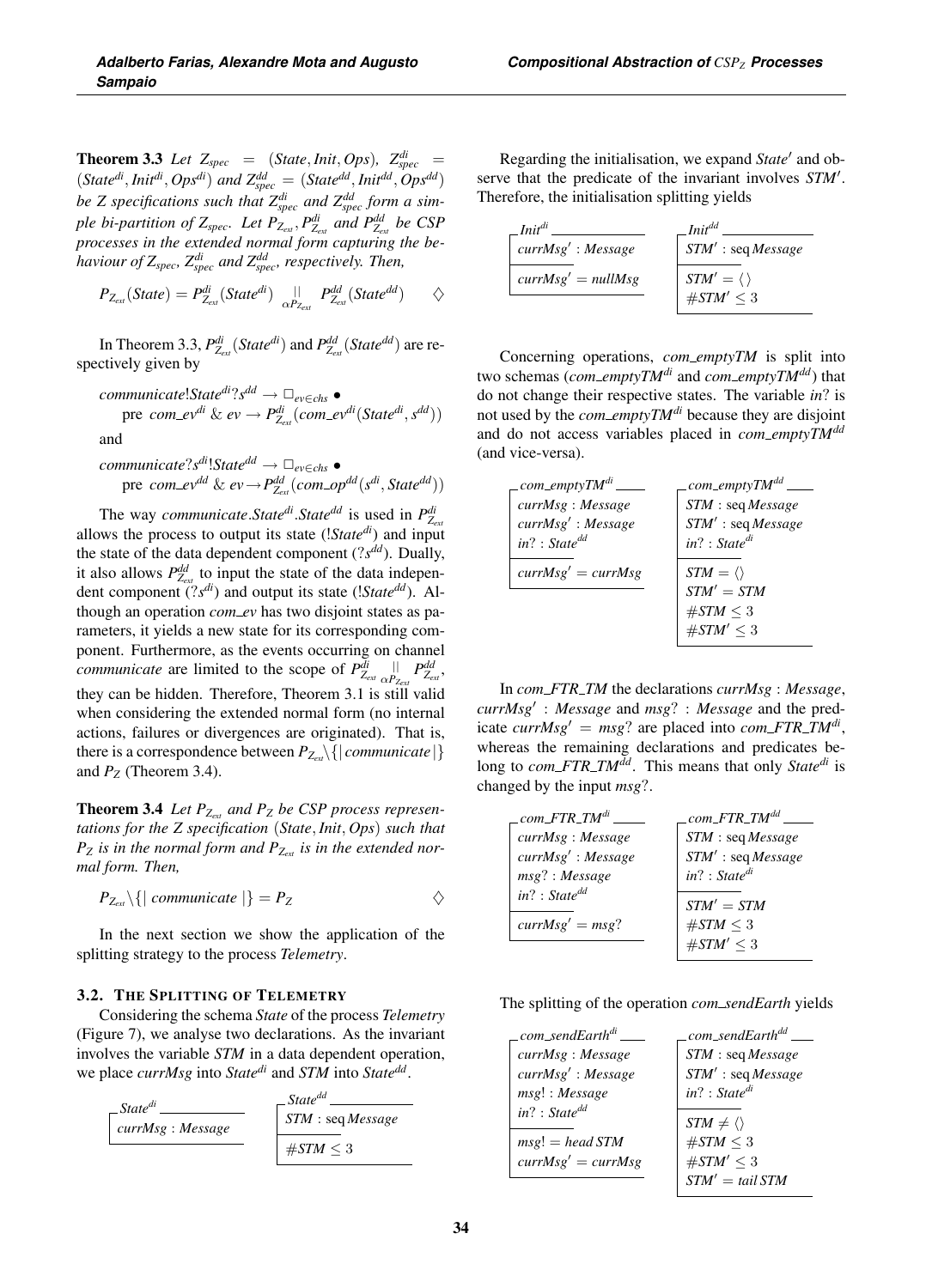Note that *com sendEarthdi* and *com sendEarthdd* are disjoint but the former is not valid because it uses a variable (*STM*) declared in the latter. To fix this, we replace all occurrences of *STM* in the predicate part with *in*?.*STM*. This is possible because *head STM* is a polymorphic (data independent) operation. Thus,

| com_sendEarth <sup>di</sup>             | com_sendEarth <sup>dd</sup> _ |
|-----------------------------------------|-------------------------------|
| currMsg: Message                        | STM : seq Message             |
| currMsg': Message                       | STM': seq Message             |
| msg!: Message                           | $in? : State^{di}$            |
| $in? : State^{dd}$                      |                               |
|                                         | $STM \neq \langle \rangle$    |
| $msg! = head in?$ . State <sup>dd</sup> | $\#STM < 3$                   |
| $currMsg' = currMsg$                    | # $STM' \leq 3$               |
|                                         | $STM' = tail STM$             |

The splitting of *com storeTMFull* and *com storeTMNotFull* also needs this adjustment.

| $\_com\_storeTMFull^{di}$ | .com_storeTMFull <sup>dd</sup> .                   |
|---------------------------|----------------------------------------------------|
| currMsg: Message          | STM : seq Message                                  |
| currMsg': Message         | STM': seq Message                                  |
| $in? : State^{dd}$        | $in? : State^{di}$                                 |
| $currMsg' = currMsg$      | $\#STM = 3$                                        |
|                           | $STM \neq \langle \rangle$                         |
|                           | $STM' = tail STM^\frown \langle in? \dots \rangle$ |
|                           |                                                    |

| _com_storeTMNotFull <sup>di</sup> . | $\_com\_storeTMNotFull^{dd}$ .                 |
|-------------------------------------|------------------------------------------------|
| currMsg: Message                    | STM : seq Message                              |
| currMsg' : Message                  | $STM^{\prime}:seqMessage$                      |
| $in? : State^{dd}$                  | $in? : State^{di}$                             |
| $currMsg' = currMsg$                | $\#STM < 3$<br>$STM' = STM^\n{in?}. \ncurrMsg$ |

After partitioning the process *Telemetry*, we translated the components to CSP, using the extended normal form (Definition 3.6) for the Z part. Then we represented the entire process according to Equation 3.

The analysis of  $P_{CSP}$   $\parallel$   $P_Z^{di}(\textit{State}^{di})$  by data independence revealed that  $\text{tld}(P_{CSP} \parallel P_Z^{\text{di}}(\text{State}^{\text{di}}), \text{Message}) = 1.$ The application of data abstraction to  $P_Z^{dd}(State^{dd})$  produced  $Message^{\mathcal{A}} = \{nullMsg\}$  as abstract domain, the abstract process  $P_Z^{dd}$  and the interface abstraction given by

 $R = \{emptyTM \mapsto emptyTM, moreTM \mapsto moreTM\}$ ∪ {*storeTMFull* → *storeTMFull*}∪ {*storeTMNotFull* → *storeTMNotFull*}∪ {*<sup>x</sup>* :*Message*•*sendEarth*.*<sup>x</sup>* → *sendEarth*.*h*(*x*)}∪

$$
\{x: Message \bullet \textit{FTR\_TM}.x \mapsto \textit{FTR\_TM}.h(x)\}
$$

where the abstraction function  $h : Message \rightarrow Message^{\mathcal{A}}$ (also calculated by the approach) is given by

 $h(m) = nullMsg$ 

Because *Message* is communicated on channel *FTR\_TM* and  $\#({\{FTR\_TM\} \triangleleft R}) \geq 1$ , *R* preserves the behaviour of  $P_{CSP}$  ||  $P_Z^{di}(State^{di})$ . The abstract version of *Telemetry* is then given by

$$
P_{CSP_Z}^{\mathcal{A}}(State) = P_{CSP} \underset{\text{ran } R}{\parallel} P_Z^{di}(State^{di}) \underset{\text{ran } R}{\parallel} P_Z^{dd}(State^{dd})^{\mathcal{A}}
$$

where the types of the channels *FTR TM* and *sendEarth* were changed from *Message* to *Message*A.

The abstract version of the components of *com FTR TM* are given by

| $\_com\_FTR\_TM^{di^A}$         | com_FTR_TM <sup>ddA</sup>      |
|---------------------------------|--------------------------------|
| currMsg: Message <sup>A</sup>   | $STM: \text{seq} Message^A$    |
| currMsg' : Message <sup>A</sup> | STM' : seqMessage <sup>A</sup> |
| $msg$ ? : Message <sup>A</sup>  | $in? : State^{diA}$            |
| $in? : State^{ddA}$             | $STM' = STM$                   |
| $currMsg' = h(msg?)$            | # $STM \leq 3$                 |
|                                 | $\#STM' < 3$                   |

We have verified safety and liveness properties of *Telemetry* using FDR [10] (see Figure 9). The Telemetry partitioned and renamed is the process

$$
TelemetryPartRen = ((\text{main}) \underset{\text{Interface}}{\| \cdot \|} P_Z^{di}(State^{di})) \underset{\text{Interface}}{\| \cdot \|} P_Z^{dd}(State^{dd})) \llbracket R \rrbracket
$$

And the abstract Telemetry partitioned is given by

$$
AbsTelemetryPart =
$$
  
(main  $\lim_{\text{ran } R} P_Z^{di}(\text{State}^{di^A}))$   $\lim_{\text{ran } R} P_Z^{dd^A}(\text{State}^{dd^A})$ 

Both processes were deadlock-free, livelock-free and equivalent in FD.

To provide a mechanisation of the partitioning strategy, we propose an algorithm that originates a simple bipartition of the  $Z$  part of a  $CSP_Z$  specification.

#### 4. A PARTITIONING ALGORITHM

The partitioning strategy presented in the previous section is systematic and syntactic-based. In this section we describe it algorithmically.

We use some auxiliary functions. The most important function determines if a given expression is data independent with respect to a given type. The function  $is\_di$  :  $Exp \times T \rightarrow Boolean$  (Figure 10) implements the data independence classification according to Definition 3.1. Note that *is di* could also be described in terms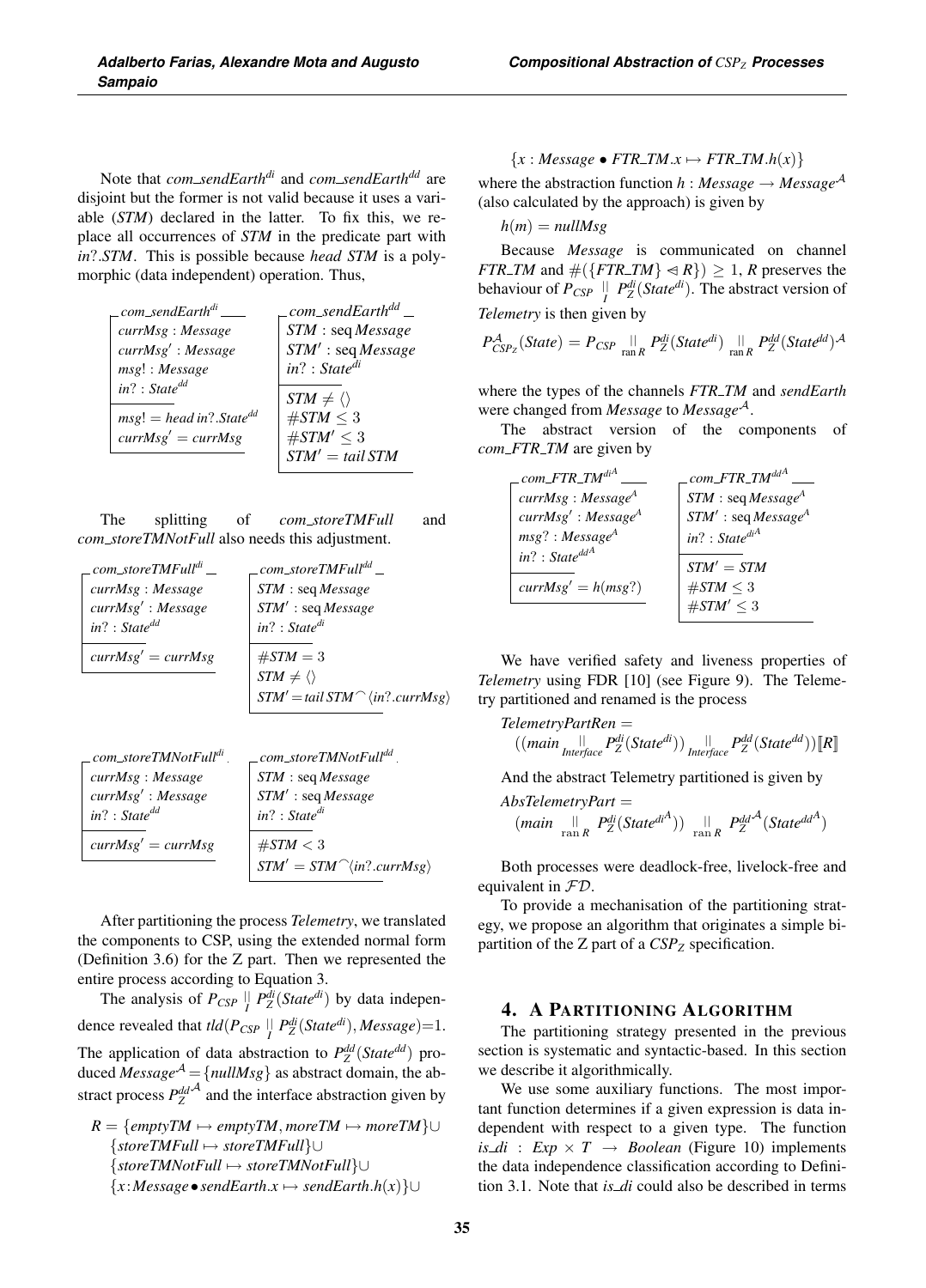| FDR 2.83 Academic Leaching and research release       |                                                |
|-------------------------------------------------------|------------------------------------------------|
| <b>Assert Process Options</b><br>File                 | <u>   FormalSy</u> stems <br>Help<br>Interrupt |
| Deadlock  <br>Livelock  <br>Refinement                | Determinism<br>Graph<br>Evaluate               |
| Deadlock:                                             |                                                |
| Implementation                                        | Model                                          |
| r <sup>*</sup> AbsTeleme:ry <sup>p</sup> art <b>L</b> | <b>Failures</b>                                |
|                                                       |                                                |
|                                                       |                                                |
| Check                                                 | Add<br>Clear                                   |
|                                                       |                                                |
| ₹                                                     |                                                |
| AbsTelemetryPart deadlock free [F]                    |                                                |
| AbsTelemetryPart livelock free                        |                                                |
| Telemetry PartRen (FD= AbsTelemetry Part              |                                                |
| AbsTelemetryPart (FD= TelemetryPartRen                |                                                |
|                                                       |                                                |
|                                                       |                                                |
| AbsTelemetryPart                                      |                                                |
| CHAOS(-)                                              |                                                |
| Telemetry                                             |                                                |
| <b>Telemetry Part</b>                                 |                                                |
| <b>Telemetry PartRen</b>                              |                                                |
|                                                       |                                                |
| FDRZ session: /home/betinho/Telemetry.csp             |                                                |
|                                                       |                                                |

Figure 9. Analysis of Telemetry in FDR

of syntactic analysis of expressions, as proposed in the literature of compilers [1]. However, such a representation would require a detailed description of all kinds of expressions that are allowed (a subset of the Z grammar). In this work we use a natural language style for conciseness.

We assume that schemas are normalised [22]; that is, declarations have the form  $v : T_v$  where *v* is a variable of type  $T_v$ , and all constraint information (including the invariant) appears in the predicate part, which must be in the conjunctive normal form. This is necessary because the declaration and the predicate parts are split, originating schemas whose conjunction must be equal to the original one (Definition 3.4). This is established by the semantics of the schema conjunction [22], where declarations are merged and predicates are combined by conjunction.

For a given normalised schema  $sch \triangleq [D \mid P]$ , the functions *decl*(*sch*) and *pred*(*sch*) give the declaration (*D*) and the predicate (*P*) parts of *sch*, respectively, as sets. The elements of  $decl(sch)$  have the form  $v : T_v$  and each element of *pred*(*sch*) is any kind of expression allowed in the predicate part. Thus, *pred*(*sch*) contains all conjuncts (propositional components of a conjunction) of the predicate part. For example,

$$
Op\nX_1: Tx\n
$$
x_1 : T_x
$$
\n
$$
x_2 : T_x, x_1 : T_x, x_2 : T_z
$$
\n
$$
x_2 : T_x
$$
\n
$$
pred(op) = {x_1 < x_2, x_2 : T_z
$$
\n
$$
z : T_z
$$
\n
$$
r_1 < x_2 \land x_1 > z
$$
\n
$$
x_1 = x_1
$$
\n
$$
x_1 = x_1
$$
$$

New declarations and predicates are inserted into  $decl(Op)$  and  $pred(Op)$  by using set inclusion. For example,  $\text{det}(Op) \leftarrow \text{det}(Op) \cup \{d\}$  means the declaration *d* is included into *decl*(*Op*).

The function *include* (Figure 11) includes a schema *sch* into a Z specification (*State*,*Init*,*Ops*). The state schema (*sch*=*State*) is placed into the first component, the initialisation (*sch*=*Init*) is placed into the second one, and operations are included into *Ops*. We use the functions*fst*, *snd* and *trd* to capture the first, the second and the third components of a Z specification, respectively. Thus,  $fst(Z_{spec}) = State$ ,  $snd(Z_{spec}) = Init$  and  $trd(Z_{spec}) = Ops$ .

The algorithm is presented in Figure 12 and starts by considering only the Z part of the given specification (line 1). Initially, the partitions  $Z^{di}$  and  $Z^{dd}$  (line 2) are empty (without state, initialisation and operations) and each original schema *sch* (line 3) is analysed subsequently. For each analysed schema, the corresponding data independent (*schdi*) and data dependent (*schdd*) components are initialised as empty schemas (line 4). Then the declarations of the current schema are analysed (line 5). The type of the declared variable  $(T_v)$  is taken (line 6) and used to classify all expressions of the predicate part (line 7). We point out that there may be many expressions in the predicate part for a same declared variable. Because we analyse expressions separately, it may originate non-disjoint schemas (the same declaration is placed into different components). Thus, if the analysed expression is data independent with respect to  $T_v$  (line 8), both the declaration and the expression are placed into *schdi* (lines 9 and 10). If the analysed expression is data dependent with respect to  $T_v$ , we check (line 13) if the schemas are disjoint (that is, if the declaration has not already been placed into *schdi*). If so, the declaration and the expression are placed into the data dependent schema *schdd* (lines 14 and 15). Otherwise, *schdi* and *schdd* are non-disjoint and the algorithm returns an error (line 18). Independently of *schdi* and *schdd* being disjoint or not, the algorithm solves the dependence between variables and expressions placed into different schemas (lines 11 and 16) by calling the function *link* (Figure 13), which is defined in a pattern matching style and uses the function *vars* :  $Exp \rightarrow \mathbb{P}$  *VarName* to obtain the set of all variables occurring in an expression. For example,  $vars(x' = x + y$ ? \* 100) = { $x', x, y$ ?}.

The function *link* receives a schema (*schdi* or *schdd*), a declaration (*d*) and an expression (*e*). If the declared variable is referred by *e* and has not been declared in the schema, a new declaration (*in*? : *Statedd* or *in*? : *Statedi*) is inserted and the substitution  $[in? \, v/v]$  is applied to the predicate part.

We point out that the disjointness check performed by the algorithm can also be achieved by pre-processing the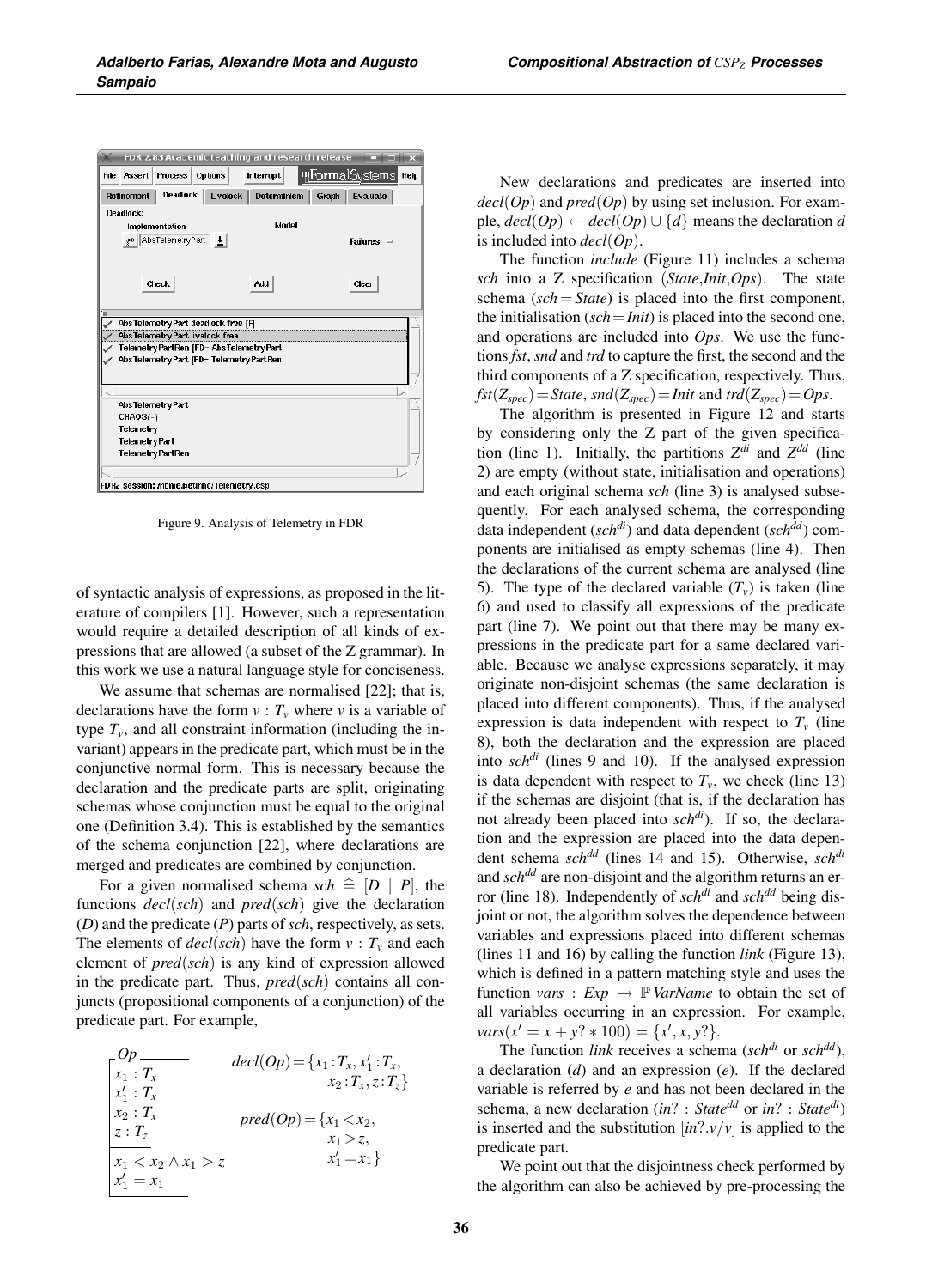| true.               | e does not present constants of type T and<br>$e$ can present only input/output variables of<br>type T or |
|---------------------|-----------------------------------------------------------------------------------------------------------|
| $is\_di(e, T) = \{$ | e is an equality test or a polymorphic operation<br>over type T or                                        |
|                     | e is defined in terms of equality tests and<br>polymorphic operations over type T                         |
|                     | otherwise                                                                                                 |

Figure 10. The function *is di*

| $include(sch, Z_{spec}) =$                                                      |
|---------------------------------------------------------------------------------|
| if $sch = State$ then                                                           |
| $Z_{spec} \leftarrow (sch, \textit{snd}(Z_{spec}), \textit{trd}(Z_{spec}))$     |
| else if $sch = Init$ then                                                       |
| $Z_{spec} \leftarrow (fst(Z_{spec}), sch, trd(Z_{spec}))$                       |
| else                                                                            |
| $Z_{spec} \leftarrow (fst(Z_{spec}),snd(Z_{spec}), trd(Z_{spec}) \cup \{sch\})$ |

Figure 11. The function *include*

| <i>input</i> : a CSP <sub>Z</sub> specification Spec                                                   |
|--------------------------------------------------------------------------------------------------------|
| <i>output</i> : a simple bi-partition ( $Z^{di}$ and $Z^{dd}$ ) of the Z part of <i>Spec</i> or an     |
| error if the Z part does not satisfy Definition 3.4                                                    |
|                                                                                                        |
| 1. let ( <i>State</i> , <i>Init</i> , <i>Ops</i> ) be the Z part of <i>Spec</i> in                     |
| let $Z^{di} = Z^{dd} = ( [ ], [ ], \emptyset )$ in<br>2.                                               |
| 3.<br>$\forall$ sch $\in$ (State, Init, Ops) $\bullet$                                                 |
| let $sch^{di} = sch^{dd} = [\ ]$ in<br>4.                                                              |
| 5.<br>$\forall d \in decl(sch) \bullet$                                                                |
| let $v: T_v = d$ in<br>6.                                                                              |
| 7.<br>$\forall e \in pred(sch) \bullet$                                                                |
| 8.<br>if is_di(e, $T_v$ ) then                                                                         |
| $decl(sch^{di}) \leftarrow decl(sch^{di}) \cup \{d\}$<br>9.                                            |
| $pred(sch^{di}) \leftarrow pred(sch^{di}) \cup \{e\}$<br>10.                                           |
| $link(sch^{di}, d, e)$<br>11.                                                                          |
| 12.<br>else                                                                                            |
| if $d \notin decl(sch^{di})$ then<br>13.                                                               |
| $\text{decl}(\text{sch}^{\text{dd}}) \leftarrow \text{decl}(\text{sch}^{\text{dd}}) \cup \{d\}$<br>14. |
| $pred(sch^{dd}) \leftarrow pred(sch^{dd}) \cup \{e\}$<br>15.                                           |
| $link(sch^{dd}, d, e)$<br>16.                                                                          |
| 17.<br>else                                                                                            |
| 18.<br>return error: schemas are not disjoint                                                          |
| 19.<br>if-end                                                                                          |
| $\forall$ -end<br>20.<br>21.<br>$let-end$                                                              |
| 22.<br>$\forall$ -end                                                                                  |
| 23.<br>$let-end$                                                                                       |
| 24.<br>$include(sch^{di}, Z^{di})$                                                                     |
| $include(sch^{dd}, Z^{dd})$<br>25.                                                                     |
| 26.<br>$\forall$ -end                                                                                  |
| 27.<br>$let-end$                                                                                       |
|                                                                                                        |
| 29. return $(Z^{di}, Z^{dd})$                                                                          |

Figure 12. Partitioning algorithm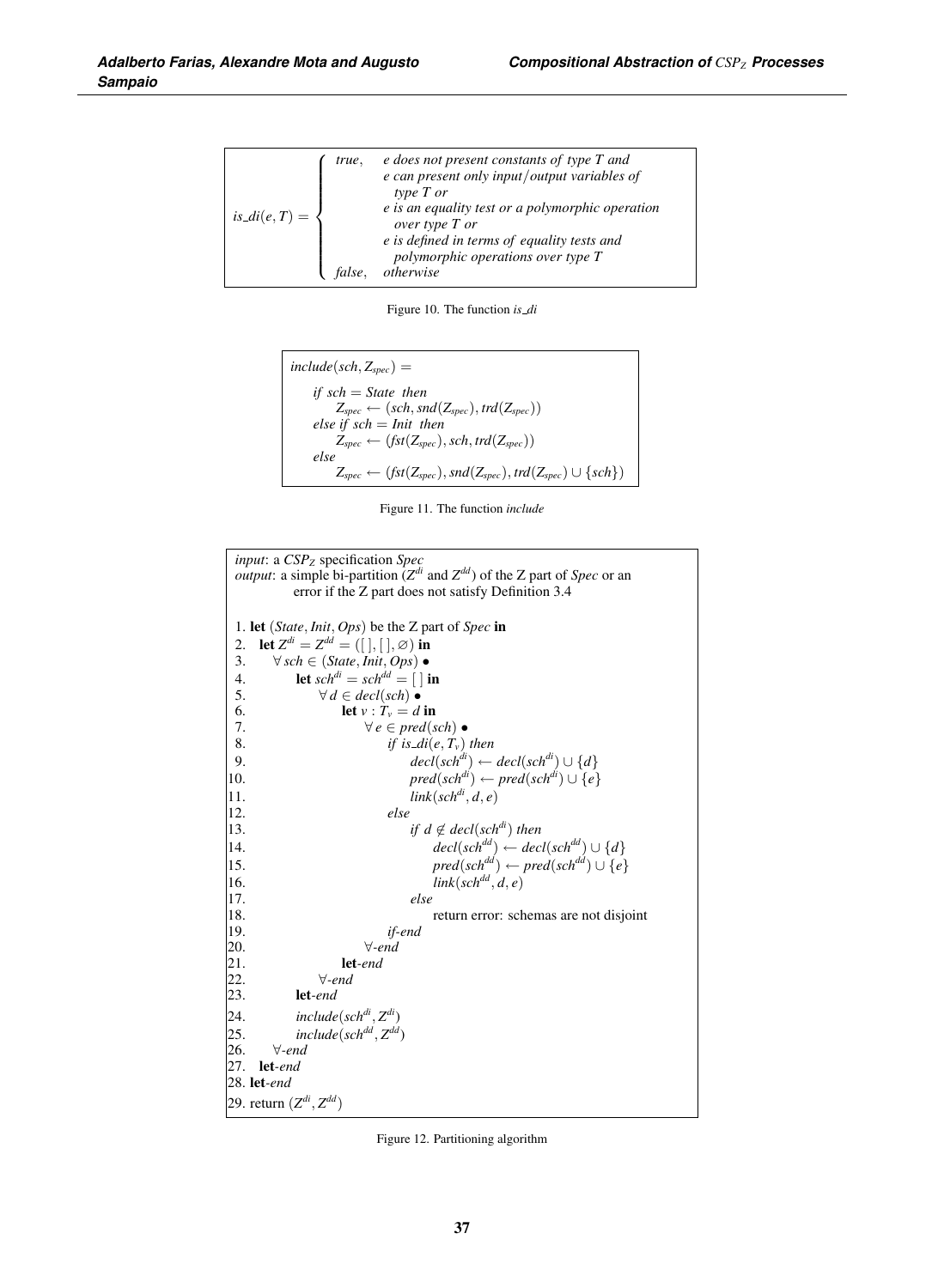| $link(sch^{di}, d, e) =$                                                                                                            |
|-------------------------------------------------------------------------------------------------------------------------------------|
| let $v: T_v = d$ in                                                                                                                 |
| if $v \in vars(e) \wedge d \notin decl(sch^{di})$ then                                                                              |
| $\text{decl}(\text{sch}^{\text{di}}) \leftarrow \text{decl}(\text{sch}^{\text{di}}) \cup \{\text{in?} : \text{State}^{\text{dd}}\}$ |
| $pred(sch^{di}) \leftarrow pred(sch^{di})[in? \cdot v/v]$                                                                           |
| $let-end$                                                                                                                           |
| $link(sch^{dd}, d, e) =$                                                                                                            |
| let $v: T_v = d$ in                                                                                                                 |
| if $v \in vars(e) \wedge d \notin decl(sch^{dd})$ then                                                                              |
| $decl(sch^{dd}) \leftarrow decl(sch^{dd}) \cup \{in? : State^{di}\}\$                                                               |
| $pred(sch^{dd}) \leftarrow pred(sch^{dd})[in? \cdot v/v]$                                                                           |
| let-end                                                                                                                             |

Figure 13. The function *link*

specification. However, this requires the same loops used in the partitioning. We perform the splitting and the disjointness check in the same processing.

After processing all schemas, the *schdi* and the *schdd* instances are placed into the suitable partitions (lines 24 and 25), and the algorithm considers another schema. The final result is a pair of Z specifications that form a simple bi-partition of the Z part of a  $CSP_Z$  specification (line 29).

It is worth pointing out that our algorithm always terminates when analysing a  $CSP_Z$  specification. This is a direct consequence of the finiteness of Z specifications; they have a finite number of schemas, where each one also contains a finite number of declarations and predicates. Hence, the loops of lines 3, 5 and 7 have finite iterations. The other statements involve declarations, initialisations, set inclusion, set intersection, comparisons and the functions *is di*, *include*, *link*, *vars*, *fst*, *snd* and *trd*; they do not introduce non-termination.

#### 5. RELATED WORK

When abstracting systems, property preservation can be total or partial. In property-guided approaches, the abstract model depends on the properties to be verified. An example is predicate abstraction [11], which has been used in automatic verification [2, 4, 12]. In our approach, by using a refinement theory, the abstract model does not depend on the properties to be verified. Thus, more properties (safety and liveness) can be verified. Nevertheless, this makes automation much more difficult to achieve.

Compositional analysis is the focus of several works. In [20], safety and liveness properties can be compositionally verified in a network of CSP-B processes, whose components contain a control and a data part. The approach is based on the analysis of the control part of each process and on the analysis of each CSP-B component separately; it does not address any abstraction on data domains. Thus, if a CSP-B component presents state explosion, the entire network (and the component itself) cannot be directly verified. In this sense, we use compositionality differently from [20]; while that work focuses on all processes of a network, we focus on a single component. However, our approach can also be used in a network of *CSPZ* processes, as long as the abstracted values are irrelevant in communications between components.

The strategy proposed in [15] combines splitting, symmetry and data type reductions (a specific kind of abstract interpretation) to deal with verification of structures of infinite size. It has been used in hardware verification and requires that the user specify refinement relations between the implementation and the abstract model. In our approach, the abstract model is equivalent (modulo renaming) to the original one by construction [16] and user interaction to define refinement relations is unnecessary.

The approach presented in [7] handles infinite communications by using the notion of IO transformers: special operations defined over inputs/outputs that map infinite domains to finite ones. Their constructions are based on an abstraction function that must be given by the user. The approach does not allow relations between state and output variables (outputs must depend only on the inputs). Moreover, abstractions can be calculated in terms of *forward* or *backward* simulations [22]. In our work, we consider only abstractions based on *forward* simulation and allow relations between state and communication variables. We also do not require user assistance to give the abstraction function explicitly; it is mechanically determined.

# 6. CONCLUSIONS

This work further extends a previous data abstraction approach [8, 16] to deal with *CSPZ* processes that present infinite and data independent communications. Using the data independence criteria, we apply an internal partitioning to the Z part of a  $CSP_Z$  specification (Definition 3.4). This originates two components—a data independent (DI) and a data dependent (DD). Then we convert the entire specification (the CSP part and the components of the bipartition) to CSP and use data independence and data abstraction to analyse data independent and the data dependent parts of the resulting process. This yields abstraction functions that are used to calculate the abstract domains and the abstract versions of all operations (of the DI and the DD components). As long as the abstract domains satisfy the minimum cardinality of the parallel composition of the CSP and the DI component, the abstract process is valid and can be analysed in FDR. In this sense, data independence is used to factor out the Z part and to determine the minimal bounds on the relevant data types of its data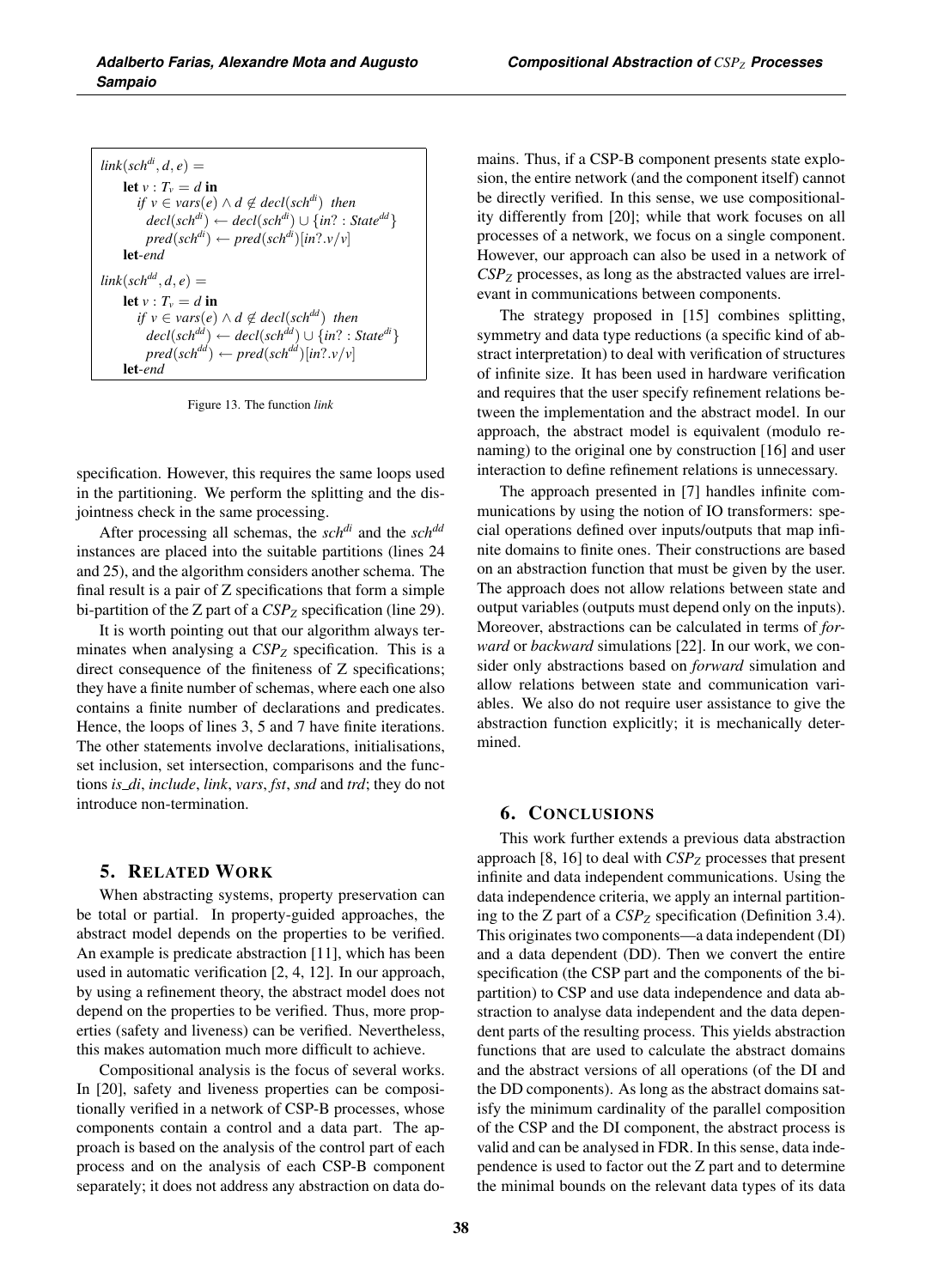independent components. The data dependent one is data abstracted systematically.

We showed that, even when partitioned, the Z part can be represented as a process (Theorem 3.1). Moreover, after all sub-processes ( $P_{CSP}$  conjointly with  $P_Z^{di}$  and  $P_Z^{dd}$ ) have been analysed, the results can be combined in a compositional way to build the abstraction for the entire process (Theorem 3.2). The resulting abstraction is equivalent (modulo renaming) to the original specification [16].

We have also identified a particular kind of dependence between the components of the partition originated by our partitioning strategy. To solve this dependence we extended the normal form of the process representation of a Z specification (Definition 3.6) in such a way that the partitioning is still valid (Theorem 3.3). To assure this, we have proved that both process representations (according to Definitions 2.1 and 3.6) are equivalent when making their interfaces equal (Theorem 3.4).

We have proposed an algorithm to implement the partitioning strategy. The algorithm receives an original *CSPZ* specification and gives a simple bi-partition of its Z part; it decomposes schemas according to the data independence property of their internal expressions.

We point out that the splitting strategy is orthogonal to the technique used to analyse the data dependent partition. Thus, our approach allows the use of different techniques to abstract domains of the resulting partition. For example, in this work we used an existing mechanical data abstraction approach [8, 16] to analyse the data dependent partition because user intervention is required only to prove internal theorems automatically generated by that strategy. However, the technique presented in [7] could be used alternatively to increase the class of problems (data dependent and infinite communications), but it would require user intervention to be applied (calculation of the abstraction functions, calculation of the IO transformers, construction of the abstract schemas, etc.).

There might also be other kinds of dependencies between the components of a bi-partition that require a more elaborate analysis. For example, data dependence of expressions in one component with respect to variables placed into the other component has not been addressed by this work. We intend to investigate techniques that allow to deal with such a class of problems in the future. This improvement will certainly lead to a more general and elegant approach to abstract data types.

Concerning mechanisation, we intend to implement our syntactic-based splitting in the tool presented in [8]. Actually, this will require a module to apply the partitioning and a module to apply data independence. The data abstraction module is already implemented in [8].

#### **REFERENCES**

- [1] A. Aho, R. Sethi, and J. Ullman. *Compilers: Principles, Techniques, and Tools*. Addison-Wesley, 1986.
- [2] T. Ball and et al. SLAM and static driver verifier: Technology transfer of formal methods inside microsoft. In E. Boiten, J. Derrick, and G. Smith, editors, *Integrated Formal Methods (IFM 2004)*, volume 2999 of *LNCS*, pages 1–20. Springer, 2004.
- [3] A. Cavalcanti, A. Sampaio, and J. Woodcock. Unifying classes and processes. *Software and Systems Modeling*, 40(3):277–296, 2005.
- [4] E. Clarke and et al. Predicate abstraction of ANSI– C programs using SAT. *Formal Methods in System Design (FMSD)*, 25:105–127, 2004.
- [5] E. Clarke, O. Grumberg, and D. Peled. *Model Checking*. The MIT Press, 1999.
- [6] P. Cousot and R. Cousot. Abstract interpretation frameworks. *J. Logic. and Comp.*, 2(4):511–547, 1992.
- [7] J. Derrick and H. Wehrheim. On using data abstractions for model checking refinements. *Acta Informatica*, 44(1):41–71, 2007.
- [8] A. Farias, A. Mota, and A. Sampaio. Efficient CSP*<sup>Z</sup>* data abstraction. In Erke Boiten, J. Derrick, and G. Smith, editors, *Integrated Formal Methods (IFM 2004)*, volume 2999 of *LNCS*, pages 108 – 127. Springer, 2004.
- [9] C. Fischer. *Combination and Implementation of Processes and Data: from CSP-OZ to Java*. PhD thesis, Fachbereich Informatik Universität Oldenburg, 2000.
- [10] M. Goldsmith. *FDR: User Manual and Tutorial, version 2.77*. Formal Systems (Europe) Ltd, August 2001.
- [11] S. Graf and H. Saidi. Construction of abstract state graphs with PVS. In O. Grumberg, editor, *Proc. 9th International Conference on Computer Aided Verification (CAV'97)*, volume 1254, pages 72–83. LNCS, 1997.
- [12] T. Henzinger, R. Jhala, R. Majumdar, and G. Sutre. Lazy abstraction. In *Proceedings of the 29th Annual Symposium on Principles of Programming Languages (POPL)*, pages 58–70. ACM Press, 2002.
- [13] J. Larrecq and I. Mackie. *Proof Theory and Automated Deduction*, volume 6 of *Applied Logic Series*. Kluwer Academic Publishers, May 1997.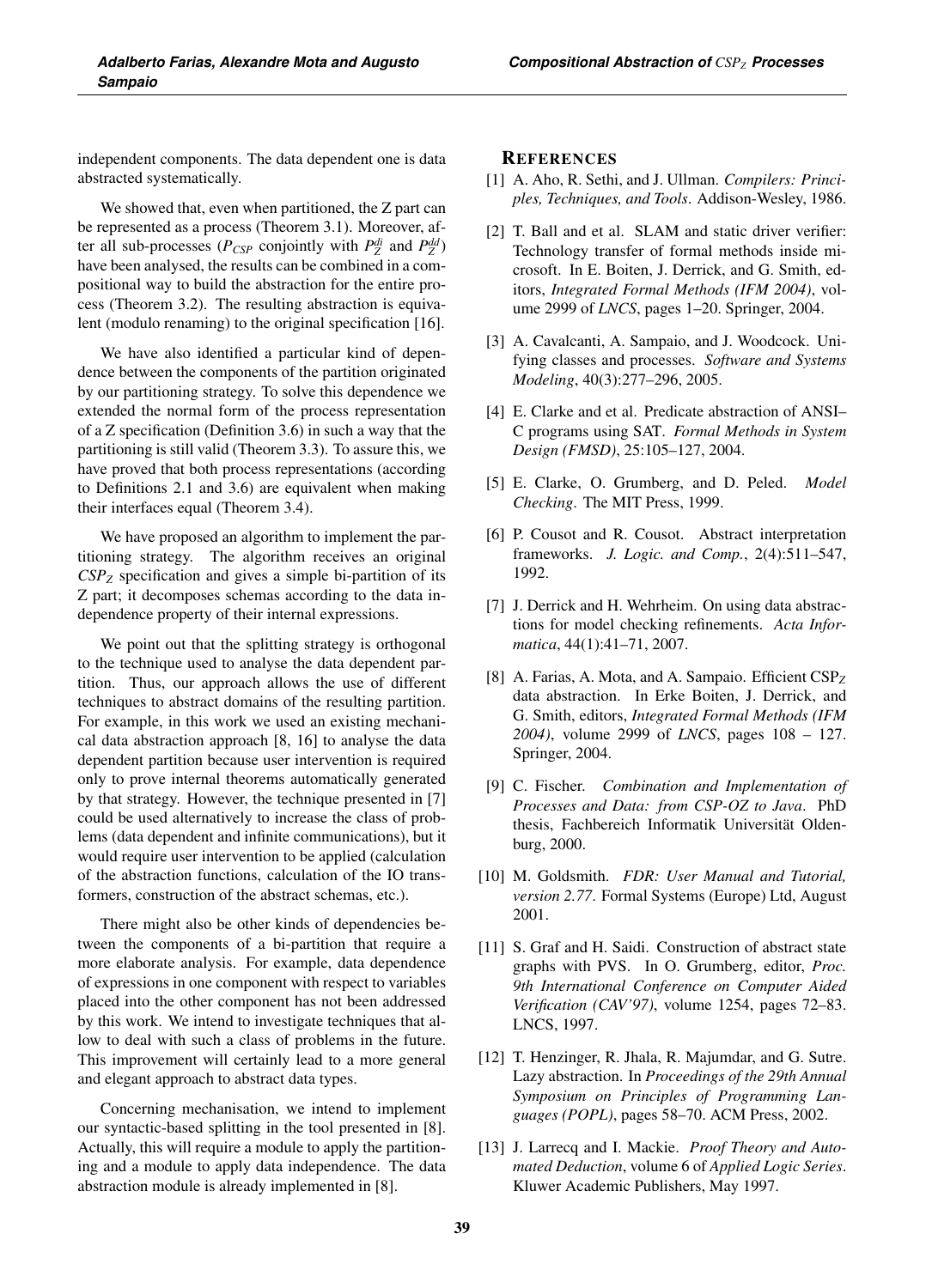- [14] R. Lazic.´ *A semantic study of data-independence with applications to the mechanical verification of concurrent systems*. PhD thesis, OUCL, 1999.
- [15] K. McMillan. Verification of infinite state systems by compositional model checking. In *Correct Hardware Design and Verification Methods*, pages 219– 234, 1999.
- [16] A. Mota, P. Borba, and A. Sampaio. Mechanical abstraction of CSP-Z processes. In L.H. Eriksson and P. Lindsay, editors, *Formal Methods Europe (FME'2002)*, volume 2391 of *LNCS*, pages 163– 183, 2002.
- [17] A. Mota and A. Sampaio. Model-checking CSP-Z: Strategy, tool support and industrial application. *SCP*, 40:59–96, 2001.
- [18] A. Roscoe. *The Theory and Practice of Concurrency*. Prentice Hall, 1998.
- [19] H. Treharne and S. Schneider. Using a process algebra to control B operations. Technical Report CSD-TR-99-01, University of London, 1999.
- [20] H. Treharne, S. Schneider, and M. Bramble. Combining specification with composition. In *ZB2003*, volume 2651, pages 58–78. LNCS, 2003.
- [21] H. Wehrheim. Data abstraction for CSP-OZ. In J.Woodcock and J.Wing, editors, *FM'99 World Congress on Formal Methods*, volume 1709. LNCS, Springer, 1999.
- [22] J. Woodcock and J. Davies. *Using Z: Specification, Refinement, and Proof*. Prentice Hall, 1996.

#### A. AUXILIARY LEMMAS

This appendix provides auxiliary laws and lemmas that are necessary to prove Theorems 3.1, 3.3 and 3.4.

Laws A.1 to A.8 are reproduced from [18]. We have proposed and proved laws A.9 to A.11.

Law A.1 states how the generalised parallel operator works. In summary, there are three options of behaviour: both processes progress together, only one of them is nondeterministically chosen to progress, or only one of them is deterministically chosen to progress.

**Law A.1** Let  $P = ?x : A \rightarrow P'$  and  $Q = ?x : B \rightarrow Q'$  be *CSP processes. Then*

$$
P_X^{\parallel}Q = ?x : C \rightarrow (P' \parallel Q') \Leftrightarrow x \in X \Leftrightarrow
$$
  
\n
$$
(((P' \parallel Q) \sqcap (P \parallel Q')) \Leftrightarrow x \in A \cap B \Leftrightarrow
$$
  
\n
$$
((P' \parallel Q) \Leftrightarrow x \in A \Leftrightarrow (P \parallel Q'))
$$

Law A.2 states the commutativity of parallelism and Law A.3 establishes deadlock as the result of synchronising any process with *STOP*.

$$
Law A.2 P \parallel_{X} Q = Q \parallel_{X} P
$$

**Law A.3** *STOP* 
$$
\parallel
$$
 *P* = *STOP*,  $(\alpha P \subseteq X)$   $\diamond$ 

Law A.4 establishes the behaviour of an external choice. It offers the initial events of both left- and righthand-side processes. If the processes have any initial acceptance in common and the environment is ready to engage on it, the external choice behaves nondeterministically  $(\Box)$ . Otherwise, the external choice engages on some initial event and behaves accordingly.

Law A.4 
$$
(?x : A \rightarrow P) \square (?x : B \rightarrow Q) =
$$
  
\n $?x : A \cup B \rightarrow ((P \sqcap Q)$   
\n $\qquad \qquad \downarrow x \in A \cap B \nRightarrow$   
\n $(P \nless x \in A \nless Q)) \qquad \qquad \diamondsuit$ 

Law A.5 defines the process *STOP* as the unit element of the external choice operator.

$$
Law A.5 \, \, STOP \, \Box \, P = P \qquad \qquad \diamond
$$

Laws A.6 and A.7 establish the semantics of the conditional choice based on the trivial values of its condition.

**Law A.6** 
$$
P \nmid true \nmid Q = P
$$

**Law A.7** 
$$
P \nless false \nless Q = Q
$$
  $\diamond$ 

Law A.8 establishes the way the hide operator works for processes defined by prefixing.

**Law A.8** 
$$
(a \rightarrow P) \backslash X = \begin{cases} P \backslash X & \text{if } a \in X \\ a \rightarrow (P \backslash X) & \text{if } a \notin X \end{cases}
$$
  $\diamond$ 

Law A.9 states the use of hiding in a guarded process.

**Law A.9** 
$$
(c \& ev \rightarrow P) \setminus X = c \& ev \rightarrow (P \setminus X)
$$
  
provided  $ev \notin X$ 

Proof. By case analysis.

- For  $\neg c$ : the hiding has no effect (*STOP*\*X* = *STOP*).
- For  $c$ :  $(ev \rightarrow P) \setminus X$  $= eV \rightarrow (P \backslash X)$  (by Law A.8)<br>  $= c \& ev \rightarrow (P \backslash X)$  (because c)  $= c \& ev \rightarrow (P \setminus X)$  $\blacksquare$

Law A.10 states the idempotence of generalised parallelism, as also informally addressed in [18].

*where*  $C = (X \cap A \cap B) \cup (A \backslash X) \cup (B \backslash X)$ .  $\diamondsuit$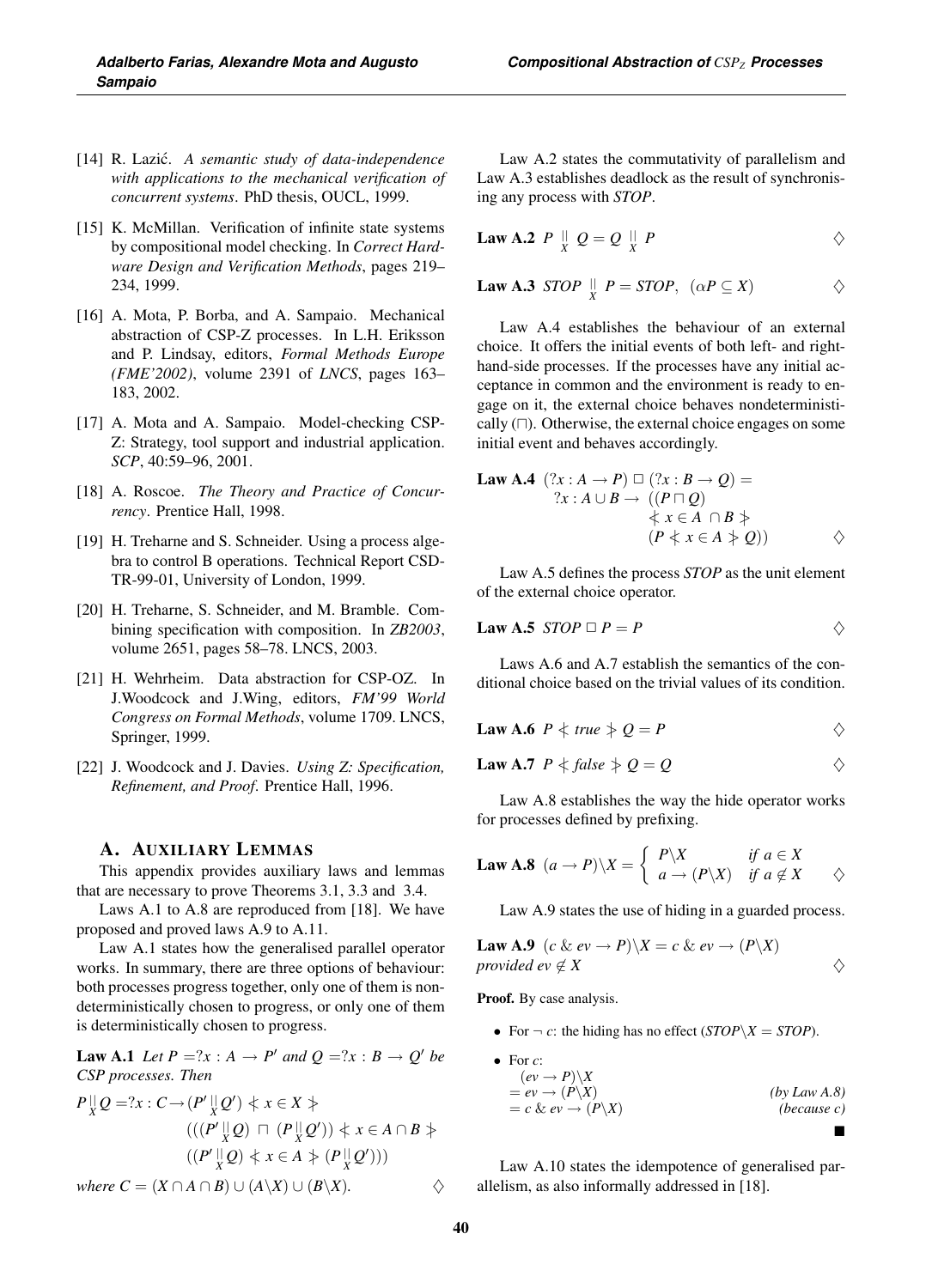Law A.10 *Let P be a deterministic CSP process. Let X be a set of events such that*  $\alpha P \subseteq X$ *. Then,* 

$$
P \parallel P = P
$$

Proof. By case analysis where *P* is deterministic:

- *P* = *STOP*: trivial.
- $P = SKIP$ : trivial.
- *P* is an arbitrary deterministic process. From [18], we can write *P* as  $?x$ :*initials*(*P*)  $\rightarrow$  *P'*. By induction, the law is valid for a context  $P'$  (hypothesis) and we must prove for the next context ?*x* : *initials*(*P*)  $\rightarrow$  *P*<sup> $\prime$ </sup> (thesis):

$$
(?x: initials(P) \rightarrow P') \parallel (?x: initials(P) \rightarrow P')
$$
  
=?x: initials(P) \rightarrow (P' \parallel P') \t\t (by Law A.1)  
=?x: initials(P) \rightarrow P' \t\t (by hypothesis)  
= P \t\t (by definition of P)

Prefixing a conditional choice is similar to prefixing each branch of the conditional choice (Law A.11).

Law A.11 
$$
a \rightarrow (P \nless b \nless Q) = (a \rightarrow P) \nless b \nless (a \rightarrow Q) \nless
$$

Proof. By case analysis.

• For b:  
\n
$$
a \rightarrow (P \nmid true \nmid Q)
$$
  
\n $= a \rightarrow P$   
\n $= (a \rightarrow P) \nmid true \nmid (a \rightarrow Q)$   
\n $= (a \rightarrow P) \nmid b \nmid (a \rightarrow Q)$   
\n $= (a \rightarrow P) \nmid b \nmid (b) Law A.6)$   
\n $= (b) Law A.6$   
\n $= (b) Use a use b$ 

• For 
$$
\neg
$$
 b:  
\n $a \rightarrow (P \nless false \nless Q)$   
\n $= a \rightarrow Q$  (by Law A.7)  
\n $= (a \rightarrow P) \nless false \nless (a \rightarrow Q)$  (by Law A.7)  
\n $= (a \rightarrow P) \nless b \nless (a \rightarrow Q)$  (because  $\neg$  b)

In the following we present some useful lemmas. Lemma A.1 allows one to represent a guarded process by using parallelism of the same process with weaker guards.

Lemma A.1 *Let a and b be conditionals and ev be a CSP event. Let P,*  $P_a$  *and P<sub>b</sub> be the processes given by* 

$$
P = (a \land b) \& ev \rightarrow P
$$
  
\n
$$
P_a = a \& ev \rightarrow P_a
$$
  
\n
$$
P_b = b \& ev \rightarrow P_b
$$
  
\nThen, 
$$
P = P_a \parallel_{\alpha} P_b
$$

**Proof.** By case analysis on the conditionals. We call  $P_a \parallel P_b$ by *Pab* and use Law A.1 to show that  $P_{ab} = ((a \wedge b) \& ev \rightarrow$  $P$ )[ $P_{ab}/P$ ].

$$
P_{ab} = P_a \parallel_{\alpha} P_b
$$
 (by definition of  $P_{ab}$ )  
\n
$$
= a \& ev \rightarrow P_a \parallel_{\alpha} b \& ev \rightarrow P_b (by definition of P_a and P_b)
$$
  
\n
$$
= ev \rightarrow P_a \parallel_{\alpha} ev \rightarrow P_b
$$
 (because  $a \land b$ )  
\n
$$
= ev \rightarrow (P_a \parallel_{\alpha} P_b)
$$
 (by Law A.1)  
\n
$$
= ev \rightarrow P_{ab}
$$
 (by definition of  $P_{ab}$ )  
\n
$$
= (a \land b) \& ev \rightarrow P_{ab}
$$
 (because  $a \land b$ )  
\nThus,  $(a \land b) \& ev \rightarrow P_{ab} = (a \land b) \& ev \rightarrow P[P_{ab}/P].$ 

• For  $a \wedge \neg b$ :

• For *a* ∧ *b*:

$$
P_{ab}
$$
  
\n
$$
= P_a \bigcup_{\alpha P}^{\parallel} P_b
$$
 (by definition of  $P_{ab}$ )  
\n
$$
= a \& ev \rightarrow P_a \bigcup_{\alpha P}^{\parallel} b \& ev \rightarrow P_b (by definition of  $P_a$  and  $P_b$ )  
\n
$$
= ev \rightarrow P_a \bigcup_{\alpha P} STOP
$$
 (because  $a \land \neg b$ )  
\n
$$
= STOP
$$
 (by Law A.3)  
\n
$$
= (a \land b) \& ev \rightarrow P_{ab}
$$
 (because  $a \land \neg b$ )
$$

Thus,  $(a \wedge b) \& ev \rightarrow P_{ab} = (a \wedge b) \& ev \rightarrow P[P_{ab}/P].$ 

• For  $\neg a \land b$ : it is similar to  $a \land \neg b$ .

• For 
$$
\neg a \land \neg b
$$
:  
\n
$$
P_{ab} = P_a \underset{\alpha P}{||} P_b
$$
\n
$$
= a \& ev \rightarrow P_a \underset{\alpha P}{||} b \& ev \rightarrow P_b (by definition of P_a and P_b)
$$
\n
$$
= STOP \underset{\alpha P}{||} STOP
$$
\n
$$
= STOP
$$
\n
$$
(bccause \neg a \land \neg b)
$$
\n
$$
= STOP
$$
\n
$$
(by Law A.3)
$$
\n
$$
= (a \land b) \& ev \rightarrow P_{ab}
$$
\n
$$
(because \neg a \land \neg b)
$$
\nThus,  $(a \land b) \& ev \rightarrow P_{ab} = (a \land b) \& ev \rightarrow P[P_{ab}/P].$ 

The external choice of processes without common initial acceptances can be represented as a conditional. If the environment is ready to engage into an event offered by the external choice, only one of the component processes will progress. This is precisely stated by Lemma A.2.

**Lemma A.2** Let  $P = ?a$  : *initials*( $P$ )  $\rightarrow$   $P'$  *and*  $Q = ?c$  : *initials*(*Q*)→*Q*- *be deterministic CSP processes such that initials*(*P*) <sup>∩</sup> *initials*(*Q*) = <sup>∅</sup>*. Let x be an event from*  $initials(P)$  ∪  $initials(Q)$ *. Then,* 

$$
P \sqcup Q = P \Leftrightarrow x \in \text{initials}(P) \nRightarrow Q \qquad \diamond
$$

 $\blacksquare$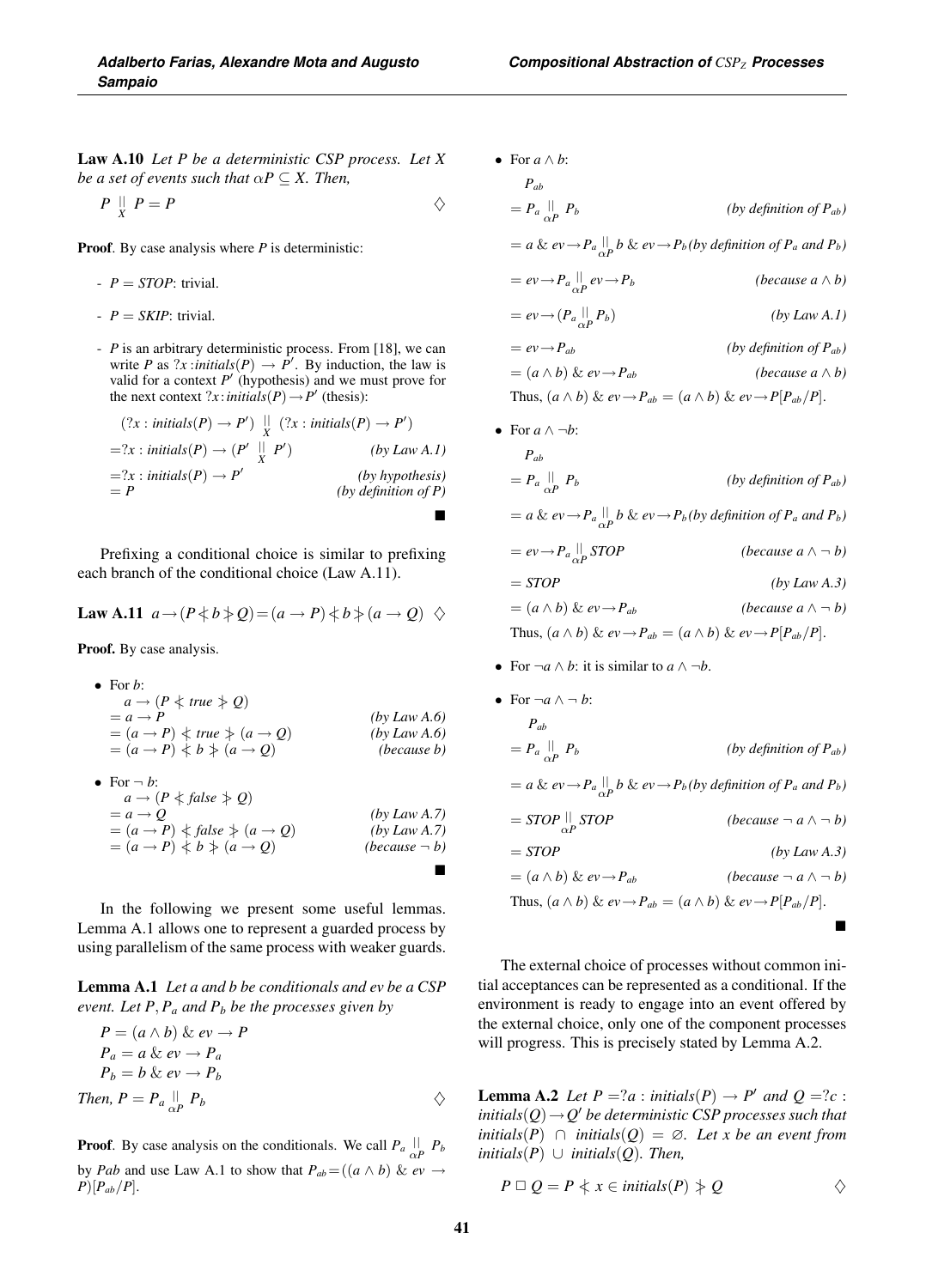**Proof.** Direct consequence of Law A.4, where  $A = \text{initial}(P)$ and *B* = *initials*(*Q*). We consider *I* = *initials*(*P*) ∪ *initials*(*Q*).

$$
P \Box Q
$$
  
=?x : I \rightarrow ((P' \Box Q')  
 $\nq x \in \text{initials}(P) \cap \text{initials}(Q) \nq y$   
=?x : I \rightarrow (P' \nq x \in \text{initials}(P) \nq y) (by Law A.4)  
=?x : I \rightarrow (P' \nq x \in \text{initials}(P) \nq y) (because \text{initials}(Q) = \emptyset)  
= (?x : I \rightarrow P') \nq x \in \text{initials}(P) \nq y (?x : I \rightarrow Q') (by Law A.11)  
=?x<sub>p</sub>: \text{initials}(P) \rightarrow P' \nq x \in \text{initials}(P) \nq y x<sub>q</sub>: \text{initials}(Q) \rightarrow Q'  
(because \text{initials}(P) \cap \text{initials}(Q) = \emptyset)  
= P \nq x \in \text{initials}(P) \nq y (by definition of P and Q)

Lemma A.3 states the distribution of  $\Box$  over  $\parallel_{X}$ .

Lemma A.3 *Let P, Q and R be deterministic CSP processes such that*  $\alpha Q = \alpha R$ *, initials*(*Q*) = *initials*(*R*) *and initials*(*P*) <sup>∩</sup> *initials*(*Q*) = *initials*(*P*) <sup>∩</sup> *initials*(*R*) = <sup>∅</sup>*. Then,*

$$
P \ \Box \ (Q \ \parallel \ R) = (P \ \Box \ Q) \Big|_{\alpha P} \ \parallel \ \alpha Q} (P \ \Box \ R) \qquad \diamond
$$

**Proof.** From Law A.1 we calculate *initials*(*P*) ∪ *initials*(*Q*) as the initial acceptances of  $(P \square Q)_{\alpha P} \bigcup_{\alpha Q} (P \square R)$ . As *initials*( $P$ ) ∩ *initials*( $Q$ ) = ∅, we have two options to analyse:

• For  $x \in \text{initial}(P)$ : by Law A.1, Q and R become unavailable and  $(P \square Q)$ <sub> $\alpha P \cup \alpha Q$ </sub>  $(P \square R)$  behaves like

 $P_{\alpha P}$   $\parallel \alpha Q$   $P$  $= P$  *(by Law A.10)* 

• For  $x \notin \text{initial}(P)$ : by Law A.1, P becomes unavailable and  $(P \square Q)$   $\underset{\alpha P}{\sqcup}$   $\underset{\cup}{\sqcup}$   $\underset{\alpha Q}{\sqcup}$   $(P \square R)$  behaves like

$$
Q_{\alpha P} \overset{\parallel}{\cup} \underset{\alpha Q}{\cup} R
$$
  
=  $Q \overset{\parallel}{\cup} R$  (*because events outside*  $\alpha Q$  *are irrelevant*)

From the above case analysis we conclude that

$$
P \leq x \in \text{initials}(P) \geq Q \underset{\alpha Q}{\parallel} R
$$
  
=  $P \square (Q \underset{\alpha Q}{\parallel} R)$  (by Lemma A.2)

When two external choices involving guarded processes are put into parallel, the guards are interchangeable. Lemma A.4 states this.

Lemma A.4 *Let P, Q, R*<sup>1</sup> *and R*<sup>2</sup> *be deterministic processes such that*  $\alpha P = \alpha Q$ *,*  $\alpha R_1 = \alpha R_2$ *,*  $\alpha P \cap \alpha R_1 = \varnothing$  *and initials*(*P*) ∩ *initials*( $R_1$ ) = *initials*( $Q$ ) ∩ *initials*( $R_2$ ) = ∅*. Let c*1, *c*<sup>2</sup> *be conditionals. Then,*

$$
(P \sqcup c_1 \& R_1) \underset{\alpha P \cup \alpha R_1}{=} (Q \sqcup c_2 \& R_2) \\
= (P \sqcup c_2 \& R_1) \underset{\alpha P \cup \alpha R_1}{=} (Q \sqcup c_1 \& R_2) \qquad \diamond
$$

Proof. By case analysis on the conditionals. Moreover, because  $\alpha P = \alpha Q$ ,  $\alpha R_1 = \alpha R_2$  and  $\alpha P \cap \alpha R_1 = \emptyset$ , we have that  $\alpha Q \cap \alpha$  $\alpha R_1 = \alpha P \cap \alpha R_2 = \varnothing$ .

• For 
$$
c_1 \wedge c_2
$$
:  
\n
$$
(P \Box R_1) \underset{\alpha P}{\parallel} \parallel \underset{\alpha R_1}{\parallel} (Q \Box R_2)
$$
\n
$$
= (P \Box c_2 \& R_1) \underset{\alpha P}{\parallel} \parallel \underset{\alpha R_1}{\parallel} (Q \Box c_1 \& R_2)
$$
\n(*because*  $c_1 \wedge c_2$ )

• For 
$$
\neg c_1 \land \neg c_2
$$
:  
\n
$$
(P \Box STOP) \underset{\alpha P}{\perp} \parallel \underset{\alpha R_1}{\perp} (Q \Box STOP)
$$
\n
$$
= (P \Box c_2 \& R_1) \underset{\alpha P}{\perp} \parallel \underset{\alpha R_1}{\perp} (Q \Box c_1 \& R_2)
$$

 $(because \neg c_1 \land \neg c_2)$ 

• For 
$$
c_1
$$
 and  $\neg c_2$ :  
\n
$$
(P \Box R_1) \underset{\alpha P}{\parallel} \Box R_1 \ (Q \Box \, STOP)
$$
\n
$$
= (P \Box R_1) \underset{\alpha P}{\parallel} \Box R_1 \ Q \qquad (by Law A.5)
$$
\n
$$
= P \underset{\alpha P}{\parallel} \Box R_1 \ Q
$$
\n
$$
(because initials(P) \cap initials(R_1) = \alpha Q \cap \alpha R_1 = \varnothing)
$$
\n
$$
= P \underset{\alpha P}{\parallel} \Box R_1 \ Q \Box R_2
$$
\n
$$
(because initials(Q) \cap initials(R_2) = \alpha P \cap \alpha R_2 = \varnothing)
$$
\n
$$
= P \Box \, STOP \underset{\alpha P}{\parallel} \Box R_1 \ Q \Box R_2 \qquad (by Law A.5)
$$

$$
= P \Box c_2 \& R_1 \mathop{\mathbb{I}}\limits_{\alpha P} \mathop{\mathbb{I}}\limits_{\alpha R_1} Q \Box c_1 \& R_2
$$

*(because c*<sub>1</sub> ∧  $¬$  *c*<sub>2</sub>*)* 

• For  $\neg$  *c*<sub>1</sub> and *c*<sub>2</sub>: similar to *c*<sub>1</sub> and  $\neg$  *c*<sub>2</sub>.

 $\blacksquare$ 

Recall from Lemma A.1 that a guarded process can be written as a parallelism of the same process with weaker guards. Analogously, the external choice of guarded processes can also be expressed as a parallelism of external choices. In this sense, Lemma A.5 extends Lemma A.1.

Lemma A.5 *Let P, Pa and Pb be CSP processes given by*

$$
P = \Box_i \bullet (a_i \land b_i) \& ev_i \rightarrow P
$$
  
\n
$$
P_a = \Box_i \bullet a_i \& ev_i \rightarrow P_a
$$
  
\n
$$
P_b = \Box_i \bullet b_i \& ev_i \rightarrow P_b
$$

*where*  $a_i$  *and*  $b_i$  *are conditionals and*  $ev_i$  *is an event. Then,* 

$$
P = P_a \bigcup_{\alpha P}^{\parallel} P_b
$$

Proof. By induction on the index of the external choice.

*Base Case:*  $i = 1$ . Guaranteed by Lemma A.1.

*Inductive Case.* The lemma is valid for  $i = n$  (hypothesis) and we prove for  $i = n + 1$  (thesis). We rewrite the process *P* when  $i = n + 1$  to use the hypothesis. Thus,

$$
(\square_{i=n} \bullet (a_i \wedge b_i) \& ev_i \rightarrow P) \square (a_{n+1} \wedge b_{n+1}) \& ev_{n+1} \rightarrow P
$$

 $\blacksquare$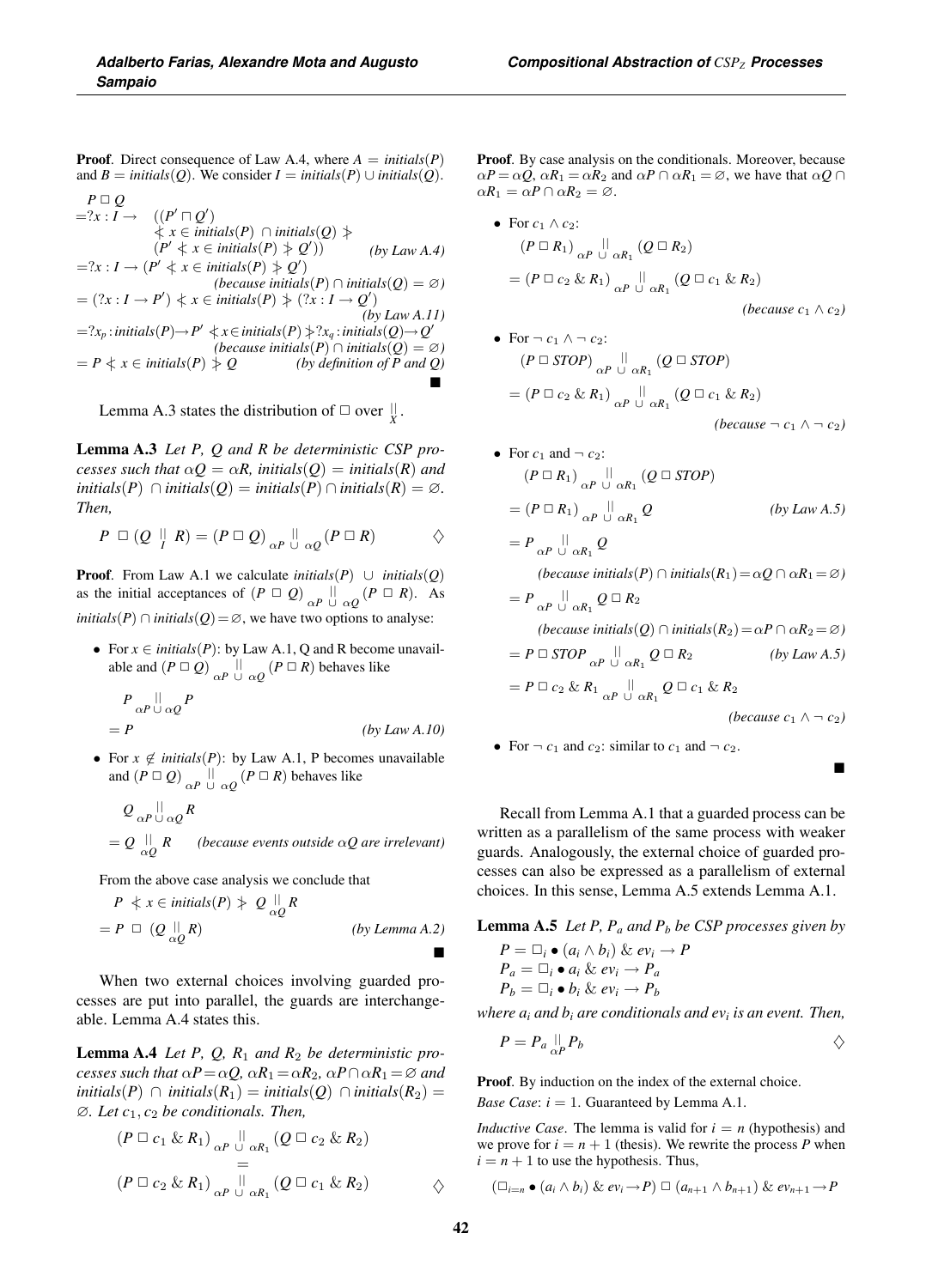$$
= (\Box_{i=n} \bullet (a_i \wedge b_i) \& ev_i \rightarrow P) \Box
$$
  
\n
$$
(a_{n+1} \& ev_{n+1} \rightarrow P_a \parallel b_{n+1} \& ev_{n+1} \rightarrow P_b) \qquad (by Lemma A.1)
$$
  
\n
$$
= ((\Box_{i=n} \bullet a_i \& ev_i \rightarrow P_a) \parallel_{P} (\Box_{i=n} \bullet b_i \& ev_i \rightarrow P_b)) \Box
$$
  
\n
$$
(a_{n+1} \& ev_{n+1} \rightarrow P_a \parallel b_{n+1} \& ev_{n+1} \rightarrow P_b) \qquad (by hypothesis)
$$
  
\n
$$
= (\Box_{i=n} \bullet a_i \& ev_i \rightarrow P_a) \Box a_{n+1} \& ev_{n+1} \rightarrow P_a
$$
  
\n
$$
\parallel (\Box_{i=n} \bullet b_i \& ev_i \rightarrow P_b) \Box a_{n+1} \& ev_{n+1} \rightarrow P_a
$$
  
\n
$$
\parallel (\Box_{i=n} \bullet b_i \& ev_i \rightarrow P_a) \Box b_{n+1} \& ev_{n+1} \rightarrow P_b
$$
  
\n
$$
\parallel (\Box_{i=n} \bullet b_i \& ev_i \rightarrow P_b) \Box b_{n+1} \& ev_{n+1} \rightarrow P_b
$$
  
\n
$$
\parallel (b_{i=n} \bullet b_i \& ev_i \rightarrow P_b) \Box b_{n+1} \& ev_{n+1} \rightarrow P_a
$$
  
\n
$$
\parallel (b_{i=n} \bullet b_i \& ev_i \rightarrow P_b) \Box b_{n+1} \& ev_{n+1} \rightarrow P_a
$$
  
\n
$$
\parallel (b_{i=n} \bullet b_i \& ev_i \rightarrow P_b) \Box b_{n+1} \& ev_{n+1} \rightarrow P_a
$$
  
\n
$$
\parallel (b_{i=n} \bullet b_i \& ev_i \rightarrow P_b) \Box b_{n+1} \& ev_{n+1} \rightarrow P_b
$$
  
\n
$$
\parallel (b_{i=n} \bullet b_i \& ev_i \rightarrow P_b) \Box b_{n+1} \& ev_{n+1} \rightarrow P_b
$$
  
\n
$$
\parallel (b_{i=n+1} \bullet P_b \& ev_i \rightarrow P_b)
$$
  
\n
$$
\parallel (b_{i=n+1} \bullet P_b \& ev_i \rightarrow P_b)
$$
  
\n
$$
\parallel (b_{i=n+1}
$$

Lemma A.6 allows one to distribute hide over an indexed external choice, as long as the hidden events are not initially accepted by the options.

Lemma A.6 *Let P be a CSP process and X a set of events. Let ci be a conditional and evi an event such that*  $ev_i \not\in X$ . Then,

$$
(\Box_i \bullet (c_i \& ev_i \rightarrow P))\backslash X = \Box_i \bullet (c_i \& ev_i \rightarrow P\backslash X) \quad \diamondsuit
$$

Proof. By induction on the index of the external choice. *Base Case:*  $i = 1$ . Guaranteed by Law A.8.

*Inductive Case.* The lemma is valid for  $i = n$  (hypothesis) and we prove for  $i = n + 1$  (thesis). By rewriting  $(\Box_{i=n+1} \bullet (c_i \& ev_i \rightarrow P)) \ X$  to use the hypothesis, we have

$$
\begin{aligned}\n & ((\Box_{i=n} \bullet c_i \& ev_i \rightarrow P) \Box c_{n+1} \& ev_{n+1} \rightarrow P) \setminus X \\
 & = (\Box_{i=n} \bullet c_i \& ev_i \rightarrow P) \setminus X \Box (c_{n+1} \& ev_{n+1} \rightarrow P) \setminus X \\
 & (because \; ev_i \; and \; ev_{n+1} \notin X) \\
 & = (\Box_{i=n} \bullet c_i \& ev_i \rightarrow P \setminus X) \Box (c_{n+1} \& ev_{n+1} \rightarrow P) \setminus X \\
 & (by \; hypothesis) \\
 & = (\Box_{i=n} \bullet c_i \& ev_i \rightarrow P \setminus X) \Box (c_{n+1} \& ev_{n+1} \rightarrow P \setminus X) \\
 & (by \; Law \; A.9)\n \end{aligned}
$$

$$
= \Box_{i=n+1} \bullet c_i \& ev_i \rightarrow P \setminus X
$$

 $(by \, grouping \Box_i)$  $\blacksquare$ 

Now we present the proof of Theorem 3.1. It is related to the process representation of a simple bi-partition. We point out that, because the component specifications of a simple bi-partition are disjoint, the preconditions of each schema and the state are also disjoint. As the theorem is related to behaviour, the state information is irrelevant in the proof and, therefore, can be omitted.

**Theorem 3.1** Let  $Z_{spec}$  = (*State*, *Init*, *Ops*)*,*  $Z_{spec}^{di}$  =  $(K \text{rate}^{di}, \text{Init}^{di}, \text{Ops}^{di})$  and  $Z_{spec}^{dd} = (State^{dd}, \text{Init}^{dd}, \text{Ops}^{dd})$ *be Z specifications such that Zdi spec and Zdd spec form a simple bi-partition of Zspec. Let PZ*, *Pdi <sup>Z</sup> and Pdd <sup>Z</sup> be CSP processes capturing the behaviour of Z<sub>spec</sub>, Z*<sup>*di</sup><sub>spec</sub> and Z*<sup>*dd*</sup><sub>spec</sub>, respec-</sup> *tively. Then,*

$$
P_Z(State) = P_Z^{di}(State^{di}) \underset{\alpha P_Z}{\parallel} P_Z^{dd}(State^{dd})
$$

**Proof.** From Definition 3.4 we know that  $P_Z$ ,  $P_Z^{di}$  and  $P_Z^{dd}$  have the same set of operations and the same alphabets. Thus,

$$
P_Z = \Box_{com\_ev \in Ops} \bullet \text{ pre } com\_ev \& ev \rightarrow P_Z \qquad (by Definition 2.1)
$$
\n
$$
= \Box_{com\_ev \in Ops} \bullet (\text{pre } com\_ev^d \land \text{pre } com\_ev^{dd}) \& ev \rightarrow P_Z \qquad (by Definition 3.4)
$$
\n
$$
= \Box_{com\_ev \in Ops} \bullet (\text{pre } com\_ev^d \& ev \rightarrow P_Z^d) \qquad (by Definition 3.4)
$$
\n
$$
= \Box_{com\_ev \in Ops} \bullet (\text{pre } com\_ev^d \& ev \rightarrow P_Z^d) \qquad (by Lemma A.1)
$$
\n
$$
= (\Box_{com\_ev \in Ops} \bullet \text{pre } com\_ev^d \& ev \rightarrow P_Z^d) \qquad (by Lemma A.5)
$$
\n
$$
= P_Z^{di} \quad \bigcup_{\alpha P_Z}^{id} P_Z^{dd} \qquad (by Definition 2.1)
$$

In the following we show the proof of Theorem 3.3, which is related to the compound form of  $P_Z$  using the extended normal form (Definition 3.6).

**Theorem 3.3.** Let  $Z_{spec}$  = (*State*, *Init*, *Ops*)*,*  $Z_{spec}^{di}$  =  $(K \text{rate}^{di}, \text{Init}^{di}, \text{Ops}^{di})$  and  $Z_{spec}^{dd} = (State^{dd}, \text{Init}^{dd}, \text{Ops}^{dd})$ *be Z specifications such that*  $Z_{spec}^{di}$  *and*  $Z_{spec}^{dd}$  *form a simple bi-partition of Z<sub>spec</sub>. Let*  $P_{Z_{ext}}, P_{Z_{ext}}^{di}$  *and*  $P_{Z_{ext}}^{dd}$  *be CSP processes in the extended normal form capturing the behaviour of Zspec, Zdi spec and Zdd spec, respectively. Then,*

$$
P_{Z_{ext}}(State) = P_{Z_{ext}}^{di}(State^{di}) \big|_{\alpha P_{Z_{ext}}}^{||} P_{Z_{ext}}^{dd}(State^{dd}) \qquad \diamondsuit
$$

**Proof.** It starts by considering  $P_{Z_{ext}}(State)$ .

*PZext* (*State*)  $=$  *communicate.State<sup>di</sup>.State<sup>dd</sup>*  $\rightarrow$   $P_Z(State)[P_{Z_{ext}}/P_Z]$ *(by Definition 3.6)*  $=$  *communicate.State<sup>di</sup>.State<sup>dd</sup>*  $\rightarrow$   $(P_Z^{di}(State^{di})|| P_Z^{id}(State^{dd})[P_{Z_{ext}}/P_Z]$  *(by Theorem 3.1)* <sup>=</sup> *communicate*.*Statedi*.*Statedd* <sup>→</sup>